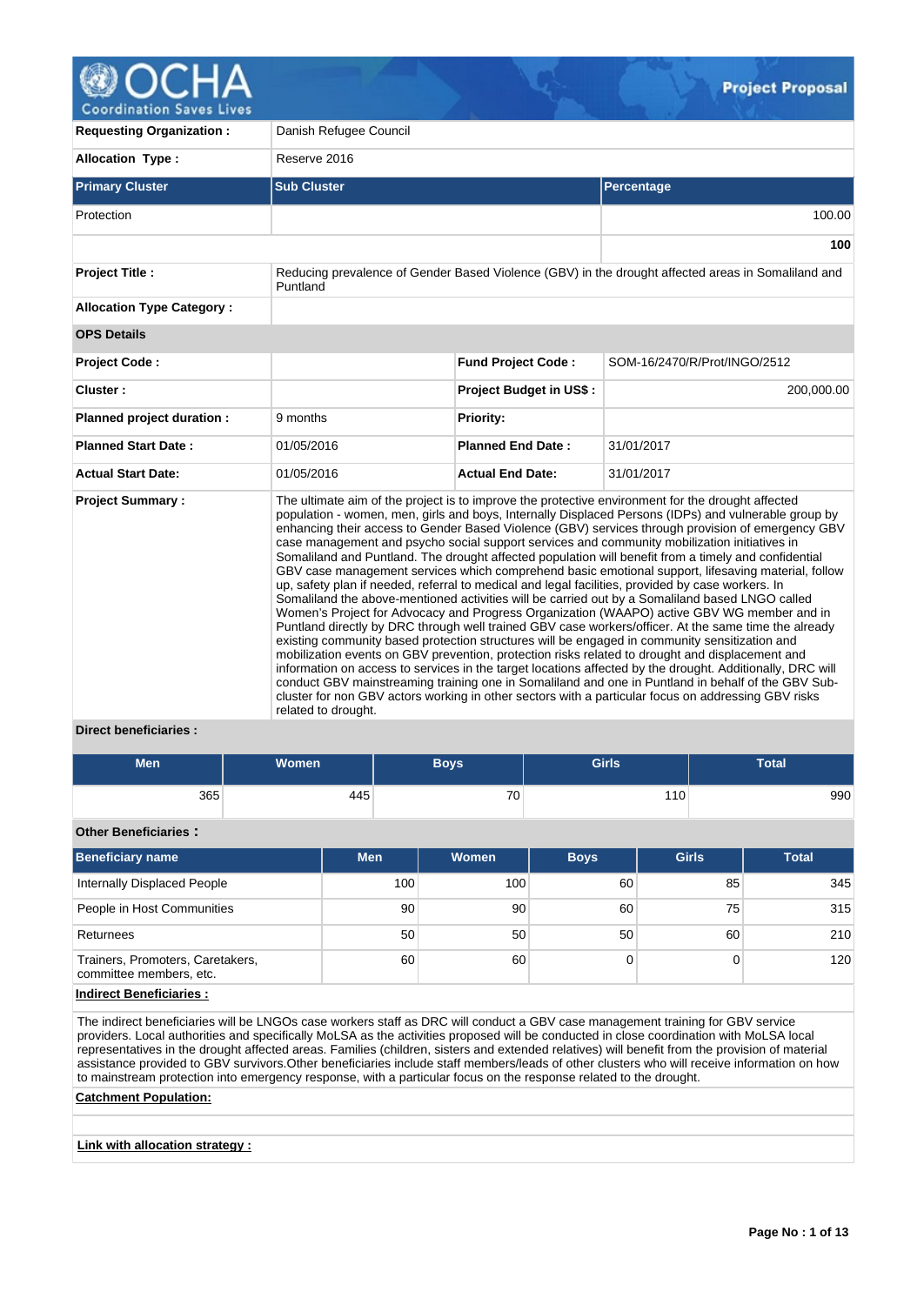The proposed project activities is in line with the Protection cluster strategic objectives for 2016; specifically with Objective 1: To improve protection risk prevention, response and access to services for IDPs and other civilians affected by conflict, violence, human rights violations or disaster (HRP SO 1 and 3) and objective 2: To improve protective environment for IDPs and other vulnerable groups in particular through enhanced protection interventions to support durable solutions for IDPs (HRP SO 1 and 3). The proposed interventions will focus on provision of timely, effective and quality lifesaving protection response and service provision to prevent or respond to genderbased violence in the context of the drought in Somaliland. The strategic interventions pursue a combination of the following elements: A. Community engagement on mitigation and prevention of any types of GBV and B. Prevention of GBV and promotion of response services to affected community members (women, girls, boys and men), including timely referral pathways and adequate responses needed, such as psycho social support, clinical care services, provision of dignity kits.

## **Sub-Grants to Implementing Partners :**

| <b>Partner Name</b>                                               | <b>Partner Type</b> | <b>Budget in US\$</b> |
|-------------------------------------------------------------------|---------------------|-----------------------|
| Women's Project for Advocacy and Progress<br>Organization (WAAPO) | National NGO        | 75.000.00             |
|                                                                   |                     | 75,000.00             |

# **Other funding secured for the same project (to date) :**

| <b>Other Funding Source</b> | <b>Other Funding Amount</b> |
|-----------------------------|-----------------------------|
|                             |                             |

## **Organization focal point :**

| <b>Name</b>  | <b>Title</b>              | <b>Email</b>             | <b>IPhone</b>    |
|--------------|---------------------------|--------------------------|------------------|
| Simon Nzioka | <b>Country Director</b>   | s.nziokah@drcsomalia.org | +254 729 647 350 |
| Eliab Mulili | <b>Protection Manager</b> | E.Mulili@drcsomalia.org  | +252 633735442   |

#### **BACKGROUND**

# **1. Humanitarian context analysis**

Parts of Somaliland and Puntland continue to experience severe drought conditions which have affected hundreds of thousands of people. These conditions are as a result of two consecutive failed rainy seasons especially in the western part of Somaliland, Sool and Woqooyi Galbeed and parts of Bari, Nugaal, Sanaag and Sool in Puntland are the most affected areas. The situation is expected to worsen in the coming months owing to the depletion of available water resources in affected areas, according to the Somalia Water and Land Information Management (SWALIM). The next rainy season is expected to start in April. Authorities in Somaliland declared drought and have issued appeals for assistance to an estimated 385,000 people. Assistance and protection are needed as the intensifying drought in Somaliland may see many people relapse into crisis. The risk of disease and death related to malnutrition remains high in areas with poor health conditions. Nearly 74,750 under age 5 in Somaliland are acutely malnourished, according to the Nutrition Cluster. The main protection risks for GBV survivors during drought and displacement are the following: lack of access to basic services to seek assistance, lack of shelter and safety nets that women and girls used to have before the drought.This makes them especially vulnerable to exploitation and abuses by perpetrators and will be prevent to report, as access to safety nets are disrupt.

### **2. Needs assessment**

The protective environment remains still weak for the IDPs and civilians in regions affected by drought. Drought conditions result in displacement and increased stress on communities and families, exacerbating existing vulnerabilities. Families have without shelter, food and means of livelihood become more exposed to violence than others. Furthermore, limited access to basic access due to drought and poverty has resulted in women and children not receiving support on time. These factors combined with stigma and fear of retaliation contribute to reduce the reporting of GBV incidents among women and children in those areas. More effort is needed to strengthen community protection capacity in ensuring that GBV cases are handled respecting the survivor centered approach and are properly referring survivor through a referral mechanism system. With the proposed activities, DRC will ensure that in the areas affected by drought, GBV case workers will handle GBV cases in a confidential, safe and timely manner by following case management approach and that the community, through awareness events is well aware of the harmful consequences of GBV incident in a drought affected areas and of the service available for GBV survivors. Furthermore, non-GBV actors will increase their knowledge on how to put in place GBV minimum standards, how to conduct GBV risk analysis and how to handle and refer GBV survivor to specialized service providers.

## **3. Description Of Beneficiaries**

The target group is composed of IDP population, host community and returnees women, men, boys and girls that:

- Are survivors of all of forms of Gender Based Violence;
- Are at risk of being survivors of Gender Based Violence.

- Selected community members (elders, religious leaders, women groups, youth, teachers, local artist) will be leading GBV initiatives which will be attended by community members.

-GBV case workers staff working in the target locations will also benefit from this intervention through a 5 days training on case management and GBVIMS.

- Staff members of other clusters, other than protection/GBV who will benefit from gender mainstreaming training in Hargeisa and Bosaso

# **4. Grant Request Justification**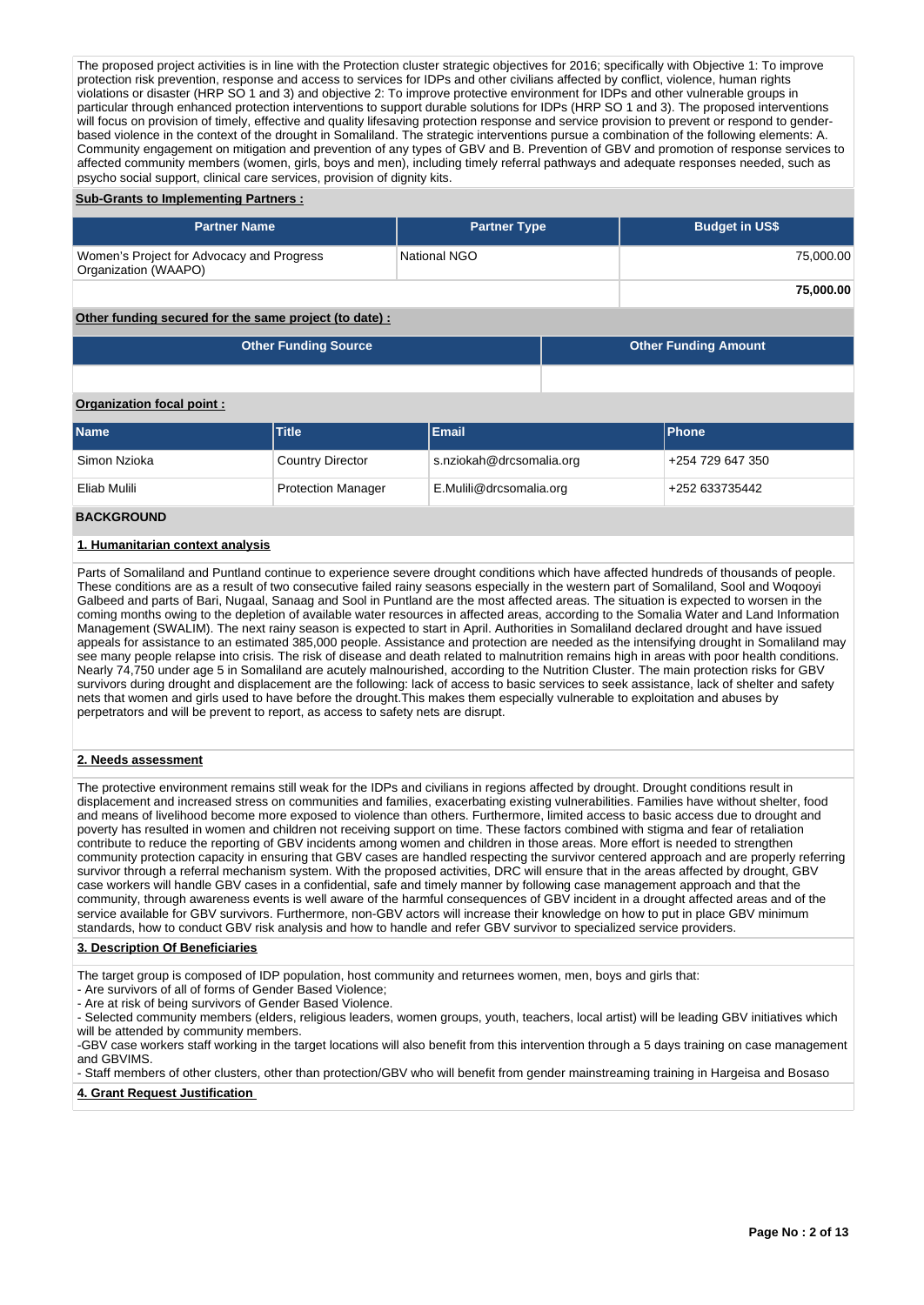The proposed project intervention will contribute to strengthen the community engagement on mitigation and prevention of any types of GBV and promotion of GBV response services to affected community members (women, girls, boys and men), including timely referral pathways and adequate responses needed, such as case management, provision of dignity kits and timely referral to other relevant services based on the existing service mapping and SOPs, in line with the following protection cluster objectives: Objective 1: To improve protection risk prevention, response and access to services for IDPs and other civilians affected by conflict, violence, human rights violations or disaster (HRP SO 1 and 3) and Objective 2 : To improve operational response capacity through capacity development, strategy advocacy and humanitarian dialogues. ((HRP SOs 1 and 3).

# **5. Complementarity**

The project will complement previous GBV prevention and response activities implemented in 2015 by DRC in coordination with UNFPA, MoLSA and MoDAFA in Somaliland and Puntland. In 2015, DRC built the GBV capacity of a local NGOs such as WAAPO as well as GBV working group members on GBVIMS, case management and GBV SOP. DRC GBV response and community mobilization will complement the remaining GBV response services such as medical and legal present in the target locations.

# **LOGICAL FRAMEWORK**

## **Overall project objective**

The ultimate aim of the project is to improve the protective environment for the drought affected population - women, men, girls and boys, Internally Displaced Persons (IDPs) and vulnerable group by enhancing their access to Gender Based Violence (GBV) services through provision of emergency GBV case management and community based protection awareness raising in Somaliland and Puntland.

| <b>Protection</b>                                                                                                                                                                |                                                 |                                 |
|----------------------------------------------------------------------------------------------------------------------------------------------------------------------------------|-------------------------------------------------|---------------------------------|
| <b>Cluster objectives</b>                                                                                                                                                        | <b>Strategic Response Plan (SRP) objectives</b> | <b>Percentage of activities</b> |
| To improve protection risk prevention,<br>response and access to services for IDPs<br>and other civilians affected by conflict,<br>violence, human rights violations or disaster | Somalia HRP 2016                                | 100                             |

**Contribution to Cluster/Sector Objectives :** The proposed project activities is in line with the Protection cluster strategic objectives for 2016; specifically with Objective 1: To improve protection risk prevention, response and access to services for IDPs and other civilians affected by conflict, violence, human rights violations or disaster (HRP SO 1 and 3) and objective 2: To improve protective environment for IDPs and other vulnerable groups in particular through enhanced protection interventions to support durable solutions for IDPs (HRP SO 1 and 3). The proposed interventions will focus on provision of timely, effective and quality lifesaving protection response and service provision to prevent or respond to gender-based violence in the context of the drought in Somaliland. The strategic interventions pursue a combination of the following elements: A. Community engagement on mitigation and prevention of any types of GBV and B. Prevention of GBV and promotion of response services to affected community members (women, girls, boys and men), including timely referral pathways and adequate responses needed, such as psycho social support, clinical care services, provision of dignity kits.

#### **Outcome 1**

Women and children survivors benefit from timely, confidential and comprehensive case management in target areas.

## **Output 1.1**

#### **Description**

Timely and confidential GBV case management services provided to 150 GBV survivors, in the target locations. (90 in Somaliland and 60 in Puntland).

### **Assumptions & Risks**

Security context does not dramatically change and formal and informal authorities continue to allow access to target areas

#### **Activities**

#### **Activity 1.1.1**

#### **Standard Activity : GBV referral centres**

Provision of timely and confidential GBV case management services to 150 GBV survivors, women, children and their families (90 in Somaliland and 60 in Puntland). Case management services comprehend basic emotional support, life saving material, follow up, safety plan, referral to foster families, medical facilities and legal service providers. Case management is based on individual assessment specific to the different needs of women, men, girls and boys. Case management services in Somaliland will be provided by 4 well trained GBV case workers working for WAAPO active GBV/CP WG members, signatories of the GBV/CP SOPs established in Somaliland. In Puntland will be provided by 3 DRC case workers. Three 5-day training on case management and GBVIMS will be provided by DRC to 60 case workers engaged in different GBV sectors. (Legal, medical, security and PSS). One training will be provided in Somaliland and Two in Puntland. The participants will be GBV case workers working for Local and International NGOs already trained in Case Management by UNFPA and other GBV agencies.

# **Indicators**

|                               |                |                                                                                                                                                 |            | End cycle beneficiaries |  |                   |               |
|-------------------------------|----------------|-------------------------------------------------------------------------------------------------------------------------------------------------|------------|-------------------------|--|-------------------|---------------|
| Code                          | <b>Cluster</b> | <b>Indicator</b>                                                                                                                                | <b>Men</b> | Women                   |  | <b>Boys Girls</b> | <b>Target</b> |
| Indicator 1.1.1               | Protection     | Number of male/female survivors who receive<br>medical assistance, including post rape treatment<br>within 72 hours, in line with set standards |            |                         |  |                   | 210           |
| post test. Training curricula |                | Means of Verification: case management file system, GBV Incident Recorder, weekly reports. Training report, attendance sheet, pre and           |            |                         |  |                   |               |
| Indicator 1.1.2               | Protection     | 150 GBV survivors mainly women and girls<br>receive basic emotional support/referral and follow<br>up through a case management approach.       |            |                         |  |                   | 150           |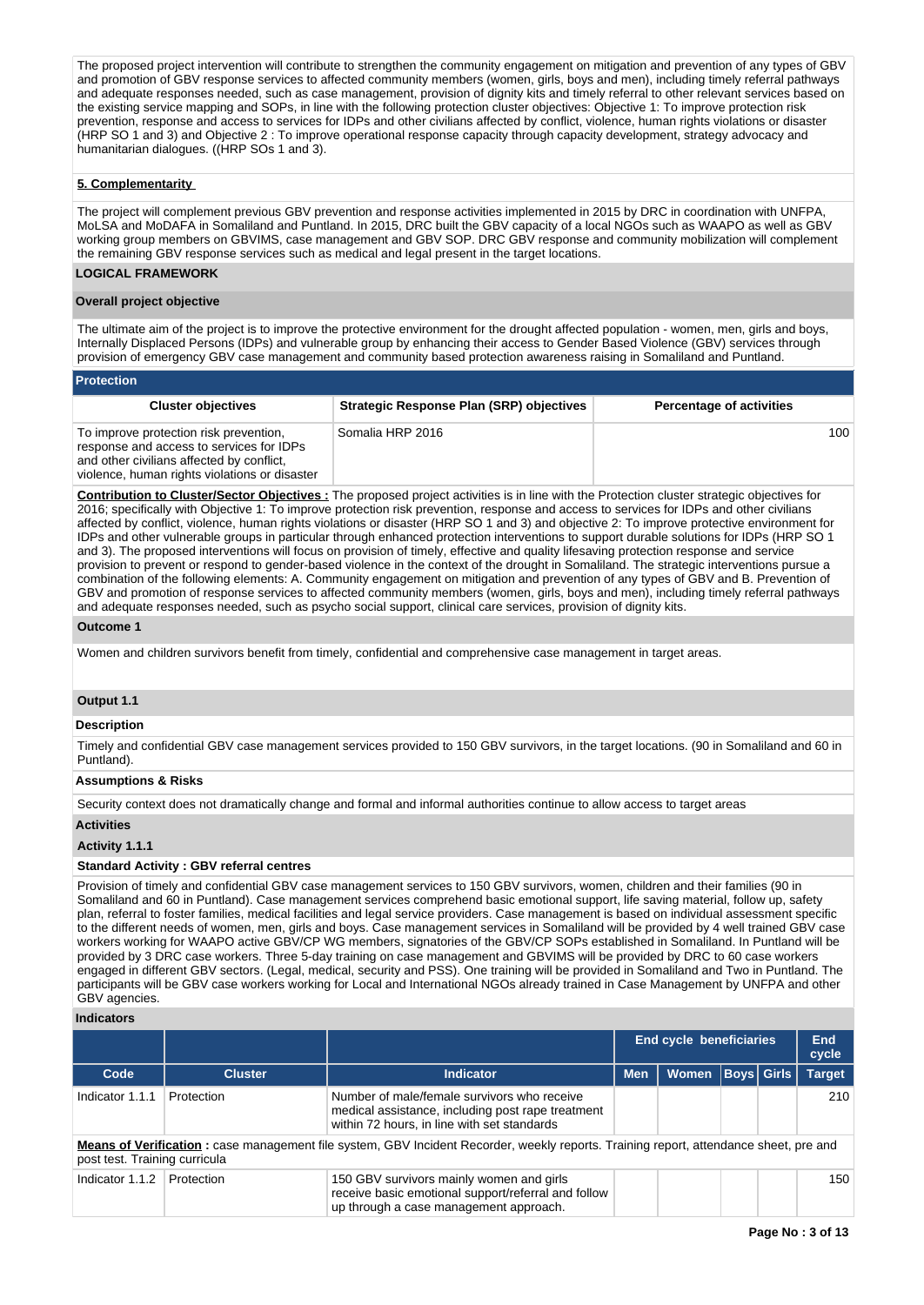|                                |                                                                     | <b>Means of Verification</b> : case management file system, GBV Incident Recorder, weekly reports.                                                                                                                                                                                                                                                                                                                                                                                                                                                                                                                                                                                                                                                                                                                                                                                                                                                                                                                    |                         |       |                   |  |               |
|--------------------------------|---------------------------------------------------------------------|-----------------------------------------------------------------------------------------------------------------------------------------------------------------------------------------------------------------------------------------------------------------------------------------------------------------------------------------------------------------------------------------------------------------------------------------------------------------------------------------------------------------------------------------------------------------------------------------------------------------------------------------------------------------------------------------------------------------------------------------------------------------------------------------------------------------------------------------------------------------------------------------------------------------------------------------------------------------------------------------------------------------------|-------------------------|-------|-------------------|--|---------------|
| Indicator 1.1.3                | Protection                                                          | 60 GBV specialized staff - case workers attend 5<br>days training on case management                                                                                                                                                                                                                                                                                                                                                                                                                                                                                                                                                                                                                                                                                                                                                                                                                                                                                                                                  |                         |       |                   |  | 60            |
|                                |                                                                     | Means of Verification: Training report, pre and post test, case management training curricula                                                                                                                                                                                                                                                                                                                                                                                                                                                                                                                                                                                                                                                                                                                                                                                                                                                                                                                         |                         |       |                   |  |               |
| <b>Outcome 2</b>               |                                                                     |                                                                                                                                                                                                                                                                                                                                                                                                                                                                                                                                                                                                                                                                                                                                                                                                                                                                                                                                                                                                                       |                         |       |                   |  |               |
|                                |                                                                     | GBV prevention, mitigation and referral systems are strengthened through increased participation of target communities (IDP and host).                                                                                                                                                                                                                                                                                                                                                                                                                                                                                                                                                                                                                                                                                                                                                                                                                                                                                |                         |       |                   |  |               |
| Output 2.1                     |                                                                     |                                                                                                                                                                                                                                                                                                                                                                                                                                                                                                                                                                                                                                                                                                                                                                                                                                                                                                                                                                                                                       |                         |       |                   |  |               |
| <b>Description</b>             |                                                                     |                                                                                                                                                                                                                                                                                                                                                                                                                                                                                                                                                                                                                                                                                                                                                                                                                                                                                                                                                                                                                       |                         |       |                   |  |               |
|                                | members and 60 non-GBV actors.                                      | Community key leaders and non-GBV actors lead and/or attend community sensitization and workshops to engage 720 community                                                                                                                                                                                                                                                                                                                                                                                                                                                                                                                                                                                                                                                                                                                                                                                                                                                                                             |                         |       |                   |  |               |
| <b>Assumptions &amp; Risks</b> |                                                                     |                                                                                                                                                                                                                                                                                                                                                                                                                                                                                                                                                                                                                                                                                                                                                                                                                                                                                                                                                                                                                       |                         |       |                   |  |               |
|                                |                                                                     | Security context does not dramatically change and formal and informal authorities continue to allow access to target areas                                                                                                                                                                                                                                                                                                                                                                                                                                                                                                                                                                                                                                                                                                                                                                                                                                                                                            |                         |       |                   |  |               |
| <b>Activities</b>              |                                                                     |                                                                                                                                                                                                                                                                                                                                                                                                                                                                                                                                                                                                                                                                                                                                                                                                                                                                                                                                                                                                                       |                         |       |                   |  |               |
| Activity 2.1.1                 |                                                                     |                                                                                                                                                                                                                                                                                                                                                                                                                                                                                                                                                                                                                                                                                                                                                                                                                                                                                                                                                                                                                       |                         |       |                   |  |               |
|                                | <b>Standard Activity: GBV awareness campaign</b>                    |                                                                                                                                                                                                                                                                                                                                                                                                                                                                                                                                                                                                                                                                                                                                                                                                                                                                                                                                                                                                                       |                         |       |                   |  |               |
|                                | be 720 for the awareness and 60 for the GBV mainstreaming training. | women's groups) to take lead in 6 community sensitization and mobilization events (3 in Somaliland and 3 in Puntland) on service available<br>and GBV related issues for 720 participants (60 pax each event). The events will consist in participatory discussions on where to access<br>GBV service in a timely and safe manner and how to reduce and prevent GBV. The discussions will also include sessions on the referral<br>mechanism system agreed upon by adhering to survivor centered approach to ensure women and children are voluntary coming forward to<br>seek assistance. Additionally, DRC will conduct 3 GBV mainstreaming trainings for 4 days for 60 participants (30 from Somaliland and 30<br>from Puntland-x 2 in PL) representative non-GBV actors and working in different sectors. DRC will use the global training curricula. The<br>topics will be focus on the GBV and vulnerabilty risks of the most at risk population during drought. The total beneficiaries for this activity will |                         |       |                   |  |               |
| <b>Indicators</b>              |                                                                     |                                                                                                                                                                                                                                                                                                                                                                                                                                                                                                                                                                                                                                                                                                                                                                                                                                                                                                                                                                                                                       |                         |       |                   |  |               |
|                                |                                                                     |                                                                                                                                                                                                                                                                                                                                                                                                                                                                                                                                                                                                                                                                                                                                                                                                                                                                                                                                                                                                                       |                         |       |                   |  | <b>End</b>    |
|                                |                                                                     |                                                                                                                                                                                                                                                                                                                                                                                                                                                                                                                                                                                                                                                                                                                                                                                                                                                                                                                                                                                                                       | End cycle beneficiaries |       |                   |  |               |
|                                |                                                                     |                                                                                                                                                                                                                                                                                                                                                                                                                                                                                                                                                                                                                                                                                                                                                                                                                                                                                                                                                                                                                       |                         |       |                   |  | cycle         |
| Code                           | <b>Cluster</b>                                                      | <b>Indicator</b>                                                                                                                                                                                                                                                                                                                                                                                                                                                                                                                                                                                                                                                                                                                                                                                                                                                                                                                                                                                                      | Men                     | Women | <b>Boys</b> Girls |  | <b>Target</b> |
| Indicator 2.1.1                | Protection                                                          | Number of people reached by campaigns<br>conducted to inform communities on available<br>services                                                                                                                                                                                                                                                                                                                                                                                                                                                                                                                                                                                                                                                                                                                                                                                                                                                                                                                     |                         |       |                   |  | 780           |
| the events                     |                                                                     | Means of Verification: individual reports for each events, pictures, monitoring visits, information material available to disseminate during                                                                                                                                                                                                                                                                                                                                                                                                                                                                                                                                                                                                                                                                                                                                                                                                                                                                          |                         |       |                   |  |               |
| Indicator 2.1.2                | Protection                                                          | 720 community members attends 6 awareness<br>organized (3 in Hargeisa and 3 in Bossaso)                                                                                                                                                                                                                                                                                                                                                                                                                                                                                                                                                                                                                                                                                                                                                                                                                                                                                                                               |                         |       |                   |  | 720           |
|                                | <b>Means of Verification:</b> Awareness events reports              |                                                                                                                                                                                                                                                                                                                                                                                                                                                                                                                                                                                                                                                                                                                                                                                                                                                                                                                                                                                                                       |                         |       |                   |  |               |
| Indicator 2.1.3                | Protection                                                          | 60 non-GBV actors attend 3 GBV mainstreaming<br>amd increase knowledge on GBV mainstreaming                                                                                                                                                                                                                                                                                                                                                                                                                                                                                                                                                                                                                                                                                                                                                                                                                                                                                                                           |                         |       |                   |  | 60            |
|                                |                                                                     | <b>Means of Verification:</b> Training report, pre and post test and training curricula                                                                                                                                                                                                                                                                                                                                                                                                                                                                                                                                                                                                                                                                                                                                                                                                                                                                                                                               |                         |       |                   |  |               |
| <b>Outcome 3</b>               |                                                                     |                                                                                                                                                                                                                                                                                                                                                                                                                                                                                                                                                                                                                                                                                                                                                                                                                                                                                                                                                                                                                       |                         |       |                   |  |               |
|                                |                                                                     | Women and children survivors benefit from material assistance in target areas.                                                                                                                                                                                                                                                                                                                                                                                                                                                                                                                                                                                                                                                                                                                                                                                                                                                                                                                                        |                         |       |                   |  |               |
| Output 3.1                     |                                                                     |                                                                                                                                                                                                                                                                                                                                                                                                                                                                                                                                                                                                                                                                                                                                                                                                                                                                                                                                                                                                                       |                         |       |                   |  |               |
| <b>Description</b>             |                                                                     |                                                                                                                                                                                                                                                                                                                                                                                                                                                                                                                                                                                                                                                                                                                                                                                                                                                                                                                                                                                                                       |                         |       |                   |  |               |
|                                |                                                                     | A total of 150 women and girls receive assistance, including material assistance or sleeping mats, blankets, women dress,transportation,<br>medical referral and Hygiene kit based on the individual case management assessments and in line with OCHA standards kits.                                                                                                                                                                                                                                                                                                                                                                                                                                                                                                                                                                                                                                                                                                                                                |                         |       |                   |  |               |
| <b>Assumptions &amp; Risks</b> |                                                                     |                                                                                                                                                                                                                                                                                                                                                                                                                                                                                                                                                                                                                                                                                                                                                                                                                                                                                                                                                                                                                       |                         |       |                   |  |               |
|                                |                                                                     | Security context does not dramatically change and formal and informal authorities continue to allow access to target areas                                                                                                                                                                                                                                                                                                                                                                                                                                                                                                                                                                                                                                                                                                                                                                                                                                                                                            |                         |       |                   |  |               |
| <b>Activities</b>              |                                                                     |                                                                                                                                                                                                                                                                                                                                                                                                                                                                                                                                                                                                                                                                                                                                                                                                                                                                                                                                                                                                                       |                         |       |                   |  |               |
| Activity 3.1.1                 |                                                                     |                                                                                                                                                                                                                                                                                                                                                                                                                                                                                                                                                                                                                                                                                                                                                                                                                                                                                                                                                                                                                       |                         |       |                   |  |               |
|                                | <b>Standard Activity: Material Support</b>                          |                                                                                                                                                                                                                                                                                                                                                                                                                                                                                                                                                                                                                                                                                                                                                                                                                                                                                                                                                                                                                       |                         |       |                   |  |               |

a. Provision of life saving material assistance to 150 GBV survivors such as transportation costs to the health clinics for emergency cases, which will be decided based on a case-by-case basis.

b. Each survivor will be provided with a kit to meet his/her basic needs: the kit will be distributed during the second or third follow up visit. The distribution will conduct by the caseworkers.

**Indicators**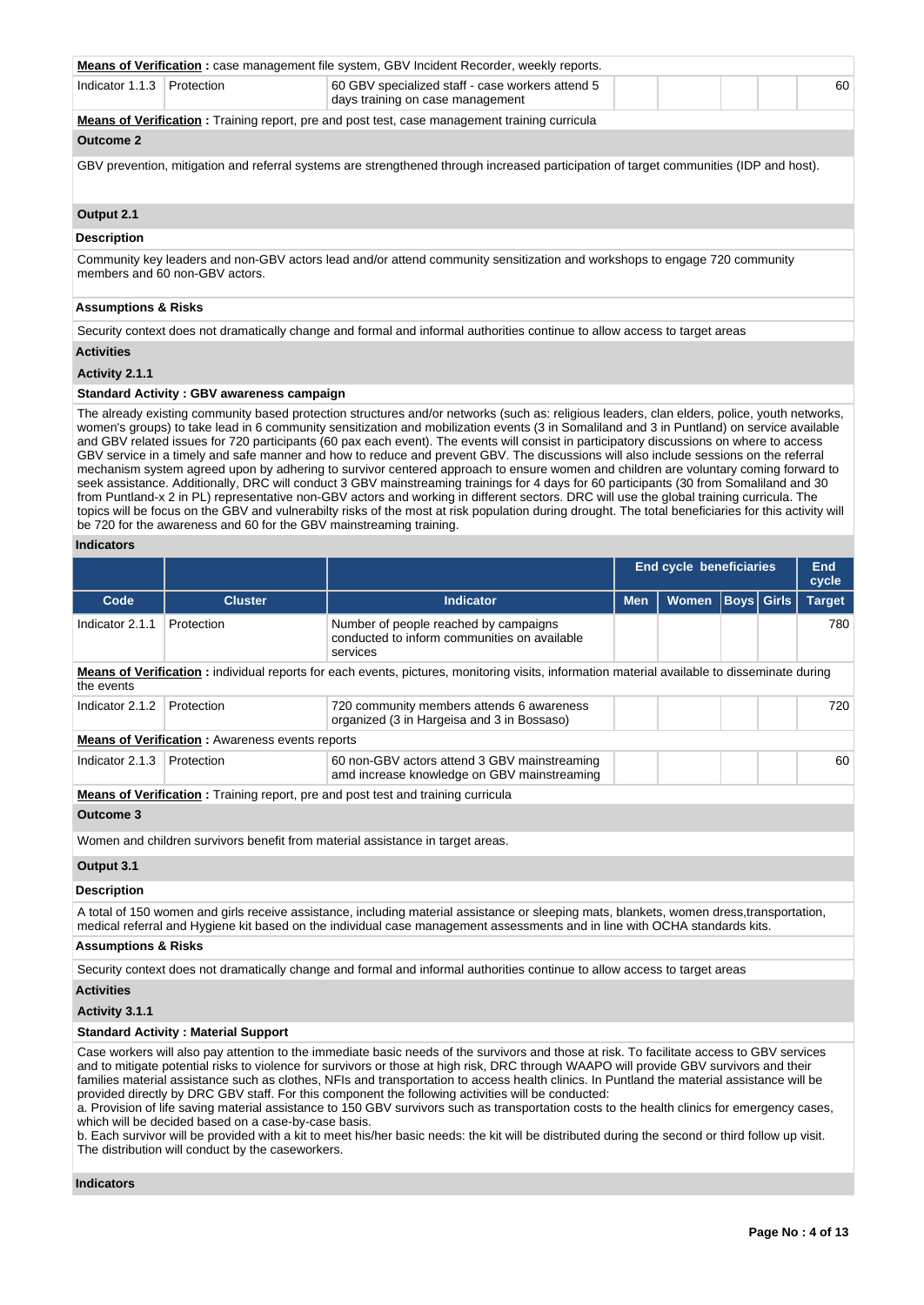|                            |                                                                                                                                                |                                                                                                                                                 | <b>End cycle beneficiaries</b> | End<br>cycle                      |  |  |               |  |  |  |  |
|----------------------------|------------------------------------------------------------------------------------------------------------------------------------------------|-------------------------------------------------------------------------------------------------------------------------------------------------|--------------------------------|-----------------------------------|--|--|---------------|--|--|--|--|
| Code                       | <b>Cluster</b>                                                                                                                                 | <b>Indicator</b>                                                                                                                                | <b>Men</b>                     | <b>Boys</b> Girls<br><b>Women</b> |  |  | <b>Target</b> |  |  |  |  |
| Indicator 3.1.1            | Protection                                                                                                                                     | Number of male/female survivors who receive<br>medical assistance, including post rape treatment<br>within 72 hours, in line with set standards |                                |                                   |  |  | 150           |  |  |  |  |
| assistance)                | Means of Verification: Regular monitoring field visits and material assistance distribution reports and post-distribution monitoring (material |                                                                                                                                                 |                                |                                   |  |  |               |  |  |  |  |
| Indicator 3.1.2            | Protection                                                                                                                                     | 150 Women and children survivors benefit from<br>material assistance based on individual case<br>management assessment in target areas.         |                                |                                   |  |  | 150           |  |  |  |  |
|                            |                                                                                                                                                | <b>Means of Verification:</b> Case file, post monitoring distribution, distribution report                                                      |                                |                                   |  |  |               |  |  |  |  |
| <b>Additional Targets:</b> |                                                                                                                                                |                                                                                                                                                 |                                |                                   |  |  |               |  |  |  |  |
| <b>M&amp;R</b>             |                                                                                                                                                |                                                                                                                                                 |                                |                                   |  |  |               |  |  |  |  |

# **Monitoring & Reporting plan**

DRC will place a major emphasis on monitoring and evaluation of the proposed activities, and facilitate regular feedback and learning throughout to guarantee programme quality and achievement of expected results. Monitoring, evaluation, learning and accountability have been incorporated as a integral component of project cycle management. M&E functions will be the responsibility of DRC M&E Department. DRC will be responsible for M&E technical backstopping and capacity building for LNGO partner to strengthen accountability processes, results-based management and commitment to impact. Monthly M&E meetings will be held with LNGO partner to review project monitoring information, identify and address any issues, including adapting the project to ensure the achievement of expected outcomes and outputs. M&E process for this project will include:

- Monthly output tracking and use of the GBVIMS for case management and trend analysis;

- Ad-hoc field monitoring and regular monitoring reports and meetings;

- Post-distribution monitoring for material assistance provided and response;

- Training feedback and pre and post training tests for technical training participants;

- Lessons learnt one day workshop at the end of the project;

- Project reporting on outputs, progress and GBVIMS will be compiled and shared with the GBV sub-cluster on a monthly basis;

- DRC will provide monthly update reports (qualitative and quantitative data) by using the GBVIMS:

- DRC will guarantee the reporting system will be secured and confidential;

- 1 GBVIMS Data Base Manager from the LNGO will be appointed to guarantee an accurate reporting system of the case indentified and counselled. The GBVIMS will be used as system to provide accurate data and record cases on a systematic manner;

- Hard copies will be kept in a safe and locked place and each Intake Initial Assessment Form will be anonymous.

# **Workplan**

| <b>Activitydescription</b>                                                                                                                                                                                                                                                                                                                                                                                                                                                                                                                                                                                                                                                                                                                                                                                                                                                                                                                                                                                                                                                                          | Year |   | 2 |  |   |          |          | 8                       | 9        |     |              | 112                     |
|-----------------------------------------------------------------------------------------------------------------------------------------------------------------------------------------------------------------------------------------------------------------------------------------------------------------------------------------------------------------------------------------------------------------------------------------------------------------------------------------------------------------------------------------------------------------------------------------------------------------------------------------------------------------------------------------------------------------------------------------------------------------------------------------------------------------------------------------------------------------------------------------------------------------------------------------------------------------------------------------------------------------------------------------------------------------------------------------------------|------|---|---|--|---|----------|----------|-------------------------|----------|-----|--------------|-------------------------|
| Activity 1.1.1: Provision of timely and confidential GBV case management services<br>to 150 GBV survivors, women, children and their families (90 in Somaliland and 60                                                                                                                                                                                                                                                                                                                                                                                                                                                                                                                                                                                                                                                                                                                                                                                                                                                                                                                              | 2016 |   |   |  | X | $\times$ | X.       | $\mathsf{X} \mathsf{X}$ |          | ΙX. | $\mathsf{X}$ | $\mathsf{I} \mathsf{X}$ |
| in Puntland). Case management services comprehend basic emotional support, life<br>saving material, follow up, safety plan, referral to foster families, medical facilities<br>and legal service providers. Case management is based on individual assessment<br>specific to the different needs of women, men, girls and boys. Case management<br>services in Somaliland will be provided by 4 well trained GBV case workers<br>working for WAAPO active GBV/CP WG members, signatories of the GBV/CP<br>SOPs established in Somaliland. In Puntland will be provided by 3 DRC case<br>workers. Three 5-day training on case management and GBVIMS will be provided<br>by DRC to 60 case workers engaged in different GBV sectors. (Legal, medical,<br>security and PSS). One training will be provided in Somaliland and Two in<br>Puntland. The participants will be GBV case workers working for Local and<br>International NGOs already trained in Case Management by UNFPA and other<br>GBV agencies.                                                                                         | 2017 | X |   |  |   |          |          |                         |          |     |              |                         |
| Activity 2.1.1: The already existing community based protection structures and/or<br>networks (such as: religious leaders, clan elders, police, youth networks, women's                                                                                                                                                                                                                                                                                                                                                                                                                                                                                                                                                                                                                                                                                                                                                                                                                                                                                                                             | 2016 |   |   |  | X | $\times$ | <b>X</b> | <b>X</b>                | <b>X</b> | ΙX. | ΙX.          | $\mathsf{X}$            |
| groups) to take lead in 6 community sensitization and mobilization events (3 in<br>Somaliland and 3 in Puntland) on service available and GBV related issues for 720<br>participants (60 pax each event). The events will consist in participatory<br>discussions on where to access GBV service in a timely and safe manner and how<br>to reduce and prevent GBV. The discussions will also include sessions on the<br>referral mechanism system agreed upon by adhering to survivor centered<br>approach to ensure women and children are voluntary coming forward to seek<br>assistance. Additionally, DRC will conduct 3 GBV mainstreaming trainings for 4<br>days for 60 participants (30 from Somaliland and 30 from Puntland-x 2 in PL)<br>representative non-GBV actors and working in different sectors. DRC will use the<br>global training curricula. The topics will be focus on the GBV and vulnerabilty risks<br>of the most at risk population during drought. The total beneficiaries for this activity<br>will be 720 for the awareness and 60 for the GBV mainstreaming training. | 2017 | X |   |  |   |          |          |                         |          |     |              |                         |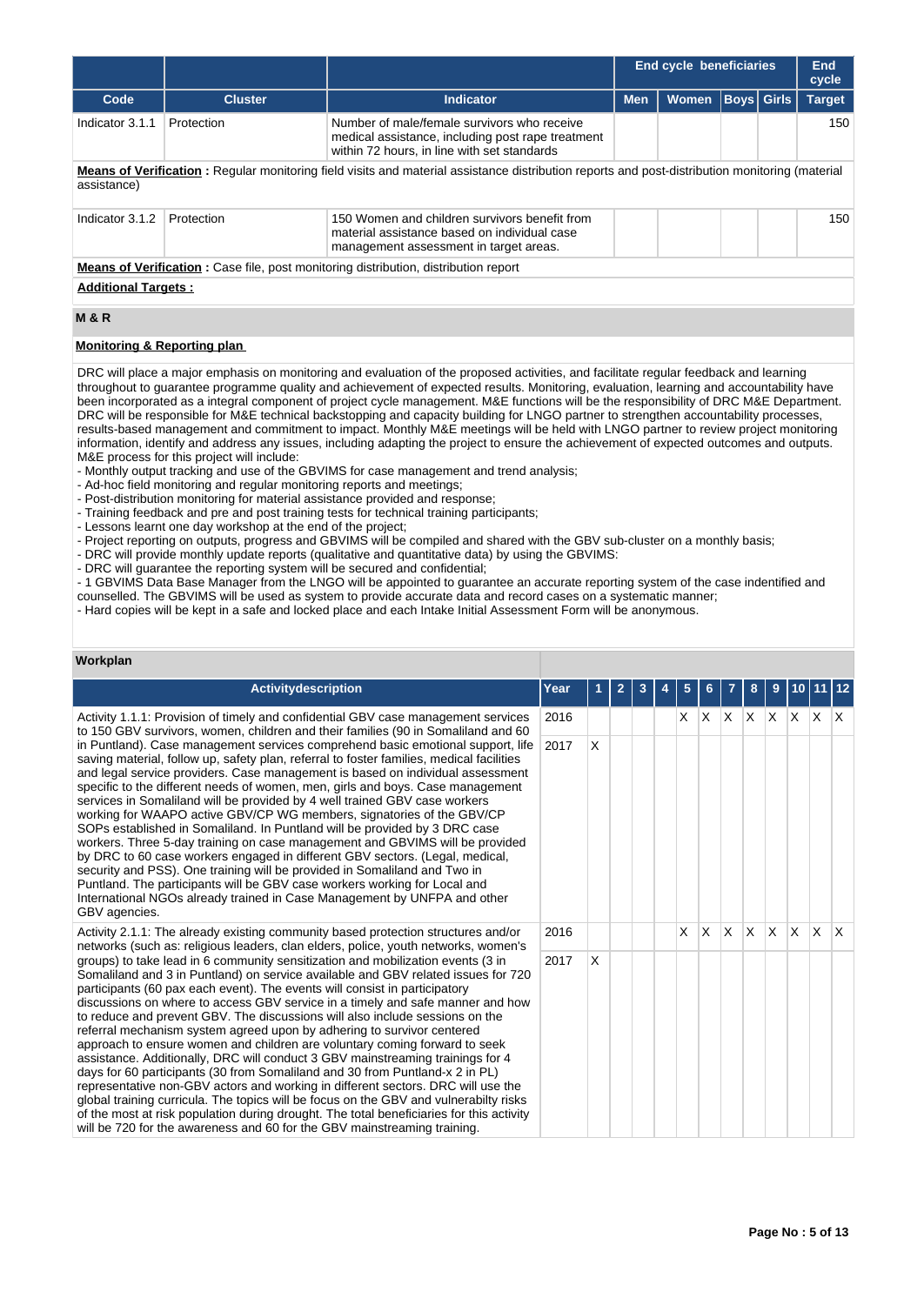| Activity 3.1.1: Case workers will also pay attention to the immediate basic needs of<br>the survivors and those at risk. To facilitate access to GBV services and to mitigate                                                                                                                                                                                                                                                                                                                                                                                                                                                                                                                                                                                                                              | 2016 |   |  |  | X. | $X$ $X$ $X$ $X$ |  | X. |  |
|------------------------------------------------------------------------------------------------------------------------------------------------------------------------------------------------------------------------------------------------------------------------------------------------------------------------------------------------------------------------------------------------------------------------------------------------------------------------------------------------------------------------------------------------------------------------------------------------------------------------------------------------------------------------------------------------------------------------------------------------------------------------------------------------------------|------|---|--|--|----|-----------------|--|----|--|
| potential risks to violence for survivors or those at high risk, DRC through WAAPO<br>will provide GBV survivors and their families material assistance such as clothes,<br>NFIs and transportation to access health clinics. In Puntland the material<br>assistance will be provided directly by DRC GBV staff. For this component the<br>following activities will be conducted:<br>a. Provision of life saving material assistance to 150 GBV survivors such as<br>transportation costs to the health clinics for emergency cases, which will be<br>decided based on a case-by-case basis.<br>b. Each survivor will be provided with a kit to meet his/her basic needs: the kit will<br>be distributed during the second or third follow up visit. The distribution will conduct<br>by the caseworkers. | 2017 | X |  |  |    |                 |  |    |  |

# **OTHER INFO**

# **Accountability to Affected Populations**

DRC and the partner WAAPO will be accountable to the affected population. The community mobilization events will be organized by the community leaders however DRC and WAAPO will ensure that women and girls will be consulted and invited to the events as well as clan minorities. The GBV case management will adhere to the principles of survivor centered approach therefore the informed consent will be respected and documented. Service user satisfaction surveys will be conducted by the M&E team on a regular basis to measure the impact of the services.The proposed activities are adhering to the principles of do not harm as the GBV guiding principles will be strictly followed by the case workers. Staff will be properly trained to ensure good quality of care.

### **Implementation Plan**

Component implemented by partner: The activities related to case management, tailored material assistance and mobilization of the community trough awareness raising will be implemented directly by WAAPO with 4 case workers and one GBV IMS data manager in Somaliland. While in Puntland will be implemented directly by 3 GBV officer.

DRC will ensure capacity building therefore will train the case workers on case management and GBVIMS for 5 days in Hargeisa and Bosasso.

Activities will be conducted in coordination with MoLSA, MoDAFA and with the GBV actors signatory of the GBV SOPs in both locations. Bilateral meetings will be conducted with all the service providers to explain the activities and ensure no duplication and effective coordination for the referral of sensitive cases that needs timely assistance.

One DRC GBV officer will supervise the activities of WAAPO in order to provide technical guidance and mentoring. GBV expert will conduct two trainings for 5 days on GBV case management and GBVIMS. DRC M&E team will guarantee the proposed project quality and achievement of expected results.

# **Coordination with other Organizations in project area**

| Name of the organization                                                     | Areas/activities of collaboration and rationale                                                                                                        |
|------------------------------------------------------------------------------|--------------------------------------------------------------------------------------------------------------------------------------------------------|
| GBV WG actors, Non GBV actors from the health, WASH and<br>edcuation sectors | The GBV actors in Somaliland are commited by the GBV and CP<br>SOPs to refer cases and respect roles and responsabilities as per<br>the SOP documents. |

# **Environment Marker Of The Project**

A: Neutral Impact on environment with No mitigation

## **Gender Marker Of The Project**

2a- The project is designed to contribute significantly to gender equality

# **Justify Chosen Gender Marker Code**

The proposed project is focusing on ensuring timely and confidential response to GBV survivors, addressing the specific needs of women, girls and also boys during the drought period. In fact, the drought period increases the risk exposure to GBV for this specific group such as exploitation for boys and girls, sexual assault and domestic violence for women due to increase work pressure on women during the drought. The proposed project will put in place specific interventions for those group to ensure that the drought will not exacerbate their medical and psychological conditions therefore is 2a as it will promote gender equality.

#### **Protection Mainstreaming**

The proposed project will contribute to mainstreaming protection into the community as the community awareness events will include also discussion on basic human rights, do not harm principles and vulnerability criteria. The project will also have a specific component that will include training of Non-GBV actors on mainstreaming GBV prevention and response into their programs.

#### **Country Specific Information**

# **Safety and Security**

DRC works with local skilled staff with good knowledge of the area of implementation, DRC and WAAPO have good relation and reputation with the community which increases acceptance. Continuous monitoring of travel security and minimization of unnecessary movements, especially if threats are identified, will be applied. Dialogue with local authorities and information sharing on project activities will be privileged.

# **Access**

DRC and WAAPO have presence and access to all areas of implementation in both locations in Somaliland and Puntland.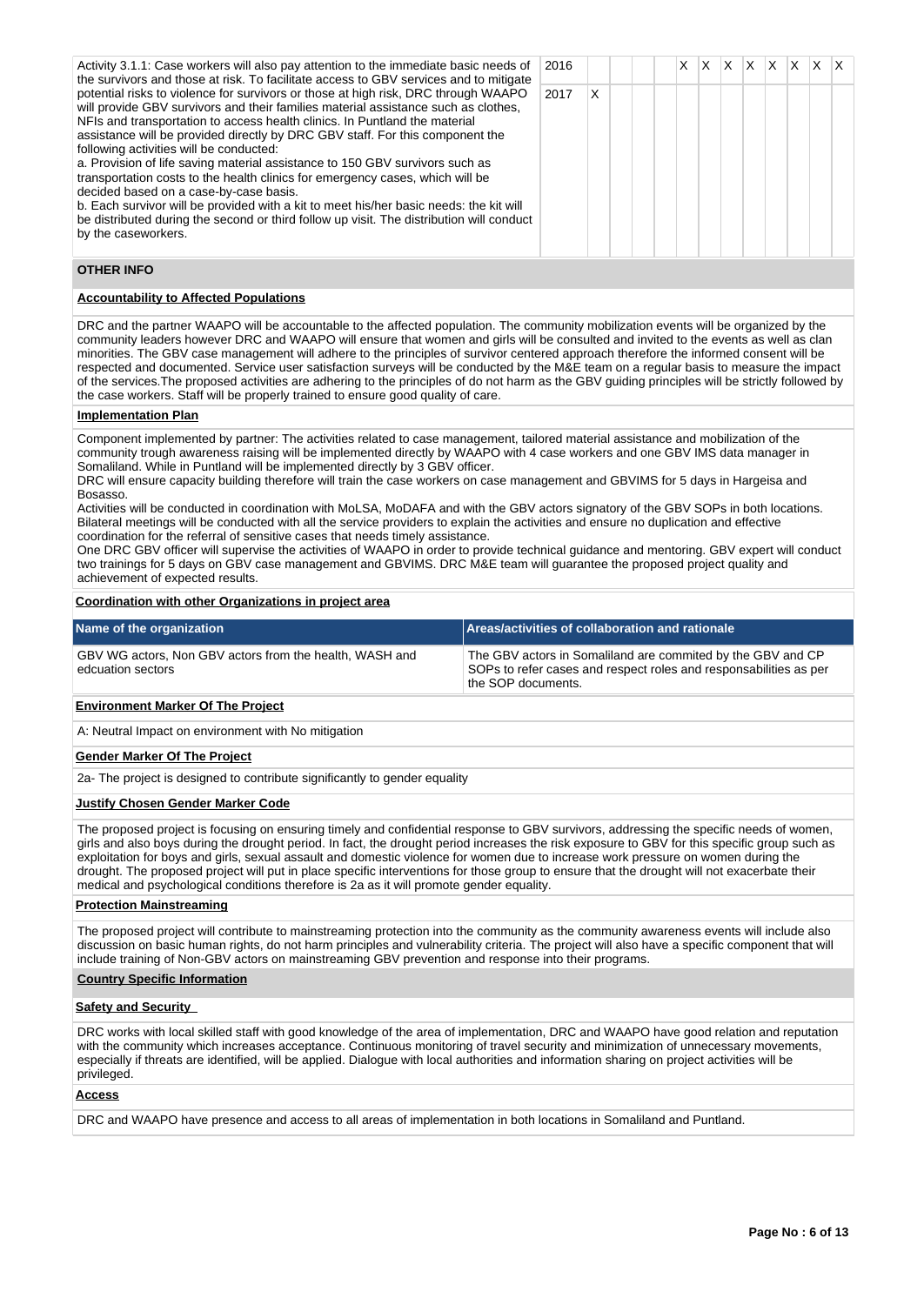# **BUDGET**

| Code | <b>Budget Line Description</b>                                                                                                                                                                                                                                                                                                                                                                                                                                                                                                                                                                 |             | D / S Quantity Unit | cost                        | <b>Duration</b><br>Recurran<br>ce | $\frac{9}{6}$<br>charged<br>to CHF | <b>Total Cost</b> |  |  |  |  |
|------|------------------------------------------------------------------------------------------------------------------------------------------------------------------------------------------------------------------------------------------------------------------------------------------------------------------------------------------------------------------------------------------------------------------------------------------------------------------------------------------------------------------------------------------------------------------------------------------------|-------------|---------------------|-----------------------------|-----------------------------------|------------------------------------|-------------------|--|--|--|--|
|      | <b>Staff and Other Personnel Costs</b>                                                                                                                                                                                                                                                                                                                                                                                                                                                                                                                                                         |             |                     |                             |                                   |                                    |                   |  |  |  |  |
| 1.1  | <b>Country Director</b>                                                                                                                                                                                                                                                                                                                                                                                                                                                                                                                                                                        | S           |                     | $1 \mid 10,17$<br>5.00      |                                   | 6 200.00%                          | 1,221.00          |  |  |  |  |
|      | Provides leadership for the technical unit comprising a pool of specialized advisors with a clear responsibility to ensure technical<br>soundness as well as weave cross -cutting issues into the program design. Total salary and benefits (per diem, insurances) are<br>\$10,175.36 and this project will contribute 2% of the cost and balance will be contributed by DRC and other donors                                                                                                                                                                                                  |             |                     |                             |                                   |                                    |                   |  |  |  |  |
| 1.2  | <b>Protection Manager</b>                                                                                                                                                                                                                                                                                                                                                                                                                                                                                                                                                                      | S           |                     | 1   8,000<br>.00            |                                   | 6 500.00%                          | 2,400.00          |  |  |  |  |
|      | Responsible for coordination of all protection activities, provision of technical input and recommendations, and development of<br>guidelines and tools for each program and capacity building of protection national staff. Total Salary and benefits (Per diem,<br>insurance) are \$8,000 and this project will contribute 5% of the cost and the balance will be covered by DRC and other Donors                                                                                                                                                                                            |             |                     |                             |                                   |                                    |                   |  |  |  |  |
| 1.3  | <b>Regional Grants Manager</b>                                                                                                                                                                                                                                                                                                                                                                                                                                                                                                                                                                 | S           |                     | $1 \overline{7,852}$<br>.00 |                                   | 6 600.00%                          | 2,826.72          |  |  |  |  |
|      | S/he will provide fiscal oversight, guidance of management processes, improving internal controls, reporting, documentation<br>standards and compliance with donor policies and requlations. Total salary including benefits (end of contract allowance,<br>medical) are \$7,852.50 and this project will contribute 6% of the cost and balance will be contributed by DRC and other donors.                                                                                                                                                                                                   |             |                     |                             |                                   |                                    |                   |  |  |  |  |
| 1.4  | Regional Finance Manager                                                                                                                                                                                                                                                                                                                                                                                                                                                                                                                                                                       | S           |                     | 1 6,503<br>.00              |                                   | 6 460,00%                          | 1,794.83          |  |  |  |  |
|      | This Position will provide fiscal oversight, Financial guidance of management processes, improving internal controls, reporting,<br>documentation standards and compliance with donor policies and requlations. Total salary including benefits (end of contract<br>allowance, insurances) are \$6,503.34. This project will contribute 4.6% of the cost and balance will be contributed by DRC and<br>other donors.                                                                                                                                                                           |             |                     |                             |                                   |                                    |                   |  |  |  |  |
| 1.5  | Advocacy and Protection Coordinator - SL                                                                                                                                                                                                                                                                                                                                                                                                                                                                                                                                                       | S           |                     | $1 \mid 1,580$<br>.00       | 6                                 | 2000.00<br>℅                       | 1,896.00          |  |  |  |  |
|      | The Protection Coordinator oversees day to day implementation of the program providing leadership to the Gender Based<br>Violence (GBV) teams and other programs as well, they are direct liaison officers between DRC and local stakeholders. Standard<br>rate for Somaliland Program Coordinator is \$ 1,580 which includes basic salary, end of contract allowance, 20% of the salary for<br>6 months which includes basic salary and benefits such as end of contract allowance and insurances are budgeted for in this<br>project while DRC and other donors will contribute the balance. |             |                     |                             |                                   |                                    |                   |  |  |  |  |
| 1.6  | Finance Officer - SL                                                                                                                                                                                                                                                                                                                                                                                                                                                                                                                                                                           | $\mathsf S$ |                     | $1 \mid 1,191$<br>.00       | 6                                 | 3000.00<br>℅                       | 2,143.80          |  |  |  |  |
|      | Facilitates Field office cash flow management to the project; compiling disbursement records, preparing monthly & quarterly<br>financial reports etc. Standard rate for the Finance Officer is \$1,191 (inclusive of end of contract allowance and insurances) and<br>30% will be charged to this project                                                                                                                                                                                                                                                                                      |             |                     |                             |                                   |                                    |                   |  |  |  |  |
| 1.7  | Admin HR Assistant-SL                                                                                                                                                                                                                                                                                                                                                                                                                                                                                                                                                                          | S           |                     | 1 863.0<br>0                | 6                                 | 2500.00<br>%                       | 1,294.50          |  |  |  |  |
|      | Responsible for providing support in the various human resource functions, which include recruitment, staffing, training and<br>development as well as general administration for the Somaliland offices. Standard rate is \$863 (inclusive of end of contract<br>allowance and insurances) and 25% will be charged to this project                                                                                                                                                                                                                                                            |             |                     |                             |                                   |                                    |                   |  |  |  |  |
| 1.8  | <b>GBV Officer Puntland</b>                                                                                                                                                                                                                                                                                                                                                                                                                                                                                                                                                                    | D           |                     | $1 \mid 1,200$<br>.00       |                                   | 6 10000.00<br>℅                    | 7,200.00          |  |  |  |  |
|      | GBV officer is responsible for the correct and efficient implementation of the GBV activities conducted                                                                                                                                                                                                                                                                                                                                                                                                                                                                                        |             |                     |                             |                                   |                                    |                   |  |  |  |  |
| 1.9  | <b>GBV Officer Somaliland</b>                                                                                                                                                                                                                                                                                                                                                                                                                                                                                                                                                                  | D           |                     | $1 \mid 1,200$<br>.00       |                                   | 4 10000.00<br>%                    | 4,800.00          |  |  |  |  |
|      | GBV officer is responsible for the correct and efficient implementation of the GBV activities conducted                                                                                                                                                                                                                                                                                                                                                                                                                                                                                        |             |                     |                             |                                   |                                    |                   |  |  |  |  |
| 1.10 | Case Workers (2 positions PL)                                                                                                                                                                                                                                                                                                                                                                                                                                                                                                                                                                  | D           |                     | 2   860.0<br>0              |                                   | 6 10000.00<br>℅                    | 10,320.00         |  |  |  |  |
|      | Case worker is responsible for assessing women and children's immediate needs, developing immediate care and treatment<br>goals, and implementing and monitoring women and children clients' care action plans.                                                                                                                                                                                                                                                                                                                                                                                |             |                     |                             |                                   |                                    |                   |  |  |  |  |
| 1.11 | <b>Finance Officer Puntland</b>                                                                                                                                                                                                                                                                                                                                                                                                                                                                                                                                                                | S           |                     | $1 \mid 1,255$<br>.00       | 6 <sup>1</sup>                    | 400.00%                            | 301.20            |  |  |  |  |
|      | Facilitates Field office cash flow management to the project; compiling disbursement records, preparing monthly & quarterly<br>financial reports etc. Standard rate for the Finance Officer is \$1,255 (inclusive of end of contract allowance and insurances) and<br>4% will be charged to this project                                                                                                                                                                                                                                                                                       |             |                     |                             |                                   |                                    |                   |  |  |  |  |
| 1.12 | <b>Regional Communication Officer</b>                                                                                                                                                                                                                                                                                                                                                                                                                                                                                                                                                          | S           |                     | $1 \mid 3,383$<br>.00       | 6                                 | 1000.00<br>%                       | 2,029.80          |  |  |  |  |
|      | The standard rate is 3,383 and the project will contribute 10% salary (basic, end of year contract and medical fee) for the the<br>Regional communications Officer will support the implementation of the organizations communication strategy which involves<br>proactive media engagement and managing external communication via newsletter, journals and all other publications.                                                                                                                                                                                                           |             |                     |                             |                                   |                                    |                   |  |  |  |  |
| 1.13 | National Protection Coordinator- CP                                                                                                                                                                                                                                                                                                                                                                                                                                                                                                                                                            | S           |                     | $1 \mid 2,662$<br>.00       | 6                                 | 3500.00<br>%                       | 5,590.20          |  |  |  |  |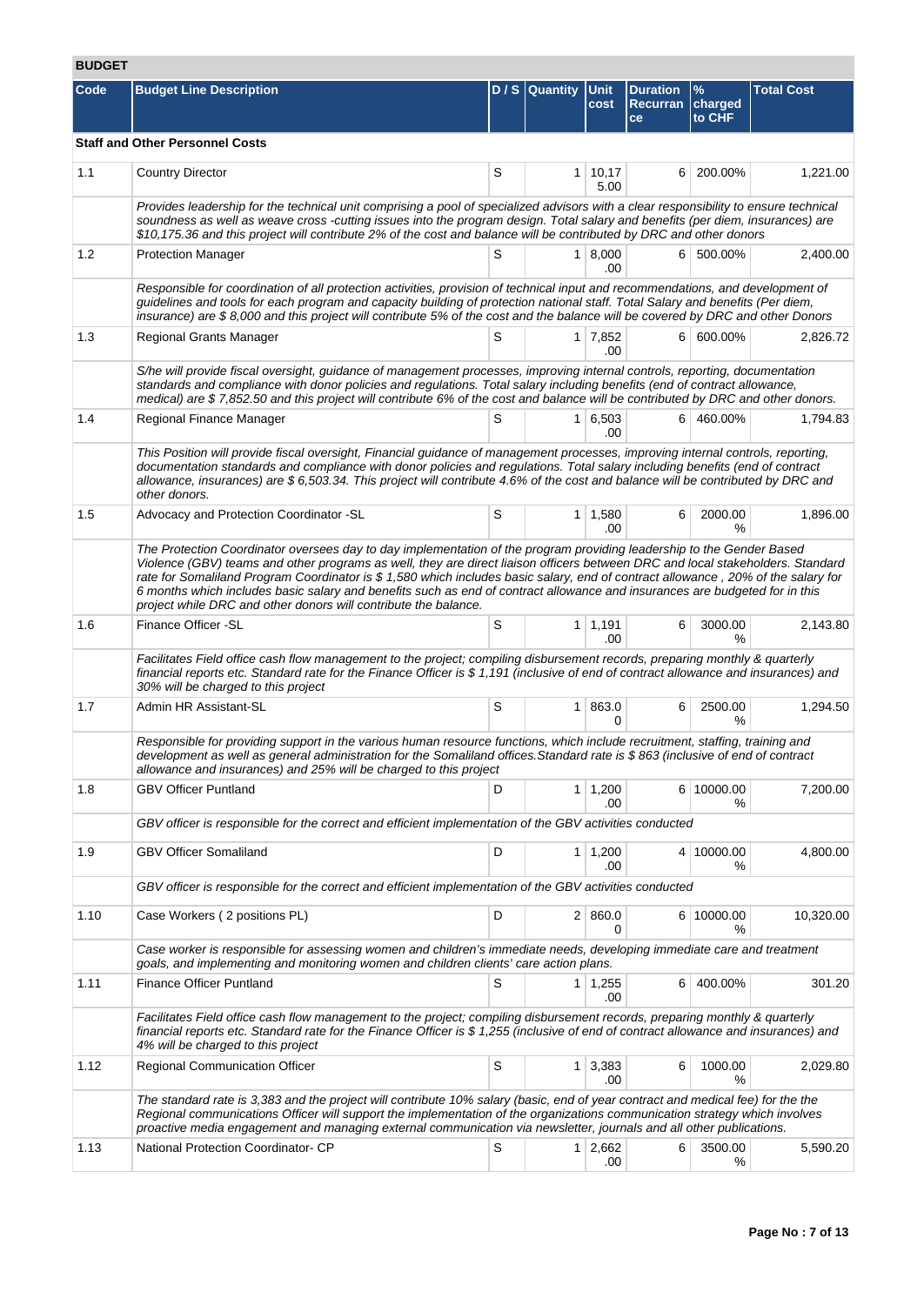|               | National Officer, responsible for coordination of all protection activities, support the protection manager in the provision of<br>technical input and recommendations, and development of guidelines and tools for each program and capacity building of<br>protection national staff. Total Salary and benefits (Per diem, insurance) are \$2,662 and this project will contribute 35% of the<br>cost and the balance will be covered by DRC and other Donors |                 |                |                              |                |                 |           |
|---------------|-----------------------------------------------------------------------------------------------------------------------------------------------------------------------------------------------------------------------------------------------------------------------------------------------------------------------------------------------------------------------------------------------------------------------------------------------------------------|-----------------|----------------|------------------------------|----------------|-----------------|-----------|
|               | <b>Section Total</b>                                                                                                                                                                                                                                                                                                                                                                                                                                            |                 |                | 43,818.05                    |                |                 |           |
|               | <b>Supplies, Commodities, Materials</b>                                                                                                                                                                                                                                                                                                                                                                                                                         |                 |                |                              |                |                 |           |
| 2.1           | DRC GBV IEC Materials- printing                                                                                                                                                                                                                                                                                                                                                                                                                                 | D               | 1 <sup>1</sup> | 2,770<br>.00                 |                | 1 10000.00<br>℅ | 2,770.00  |
|               | This includes IEC materials and printing costs                                                                                                                                                                                                                                                                                                                                                                                                                  |                 |                |                              |                |                 |           |
| $2.2\,$       | Awarenees sessions                                                                                                                                                                                                                                                                                                                                                                                                                                              | 6 10000.00<br>% | 3,198.00       |                              |                |                 |           |
|               | Participants refreshments, incentive for leaders, stationary materials, travel costs                                                                                                                                                                                                                                                                                                                                                                            |                 |                |                              |                |                 |           |
| 2.3           | Case management training 2 in Bosaso, 1 in Hargeisa                                                                                                                                                                                                                                                                                                                                                                                                             | D               |                | $1 \mid 4,300$<br>.00        |                | 3 10000.00<br>℅ | 12,900.00 |
|               | Stationary, certificate, refreshments, incentive for leaders, facilitation and travel support.                                                                                                                                                                                                                                                                                                                                                                  |                 |                |                              |                |                 |           |
| 2.4           | Dignity Kits in Bosaso                                                                                                                                                                                                                                                                                                                                                                                                                                          | D               |                | 100 52.00                    |                | 1 10000.00<br>℅ | 5,200.00  |
|               | GBV survivors kits in line with OCHA standards                                                                                                                                                                                                                                                                                                                                                                                                                  |                 |                |                              |                |                 |           |
| 2.5           | GBV mainstreaming training and technical support for non<br>GBV actors- 1 in Bosaso, 1 in Hargeisa                                                                                                                                                                                                                                                                                                                                                              | D               |                | 1   8,000<br>.00             |                | 2 10000.00<br>℅ | 16,000.00 |
|               | Stationary, certificate, refreshments, transportation, accommodation and related costs                                                                                                                                                                                                                                                                                                                                                                          |                 |                |                              |                |                 |           |
| 2.6           | SGBV survivors Material assistance -PL                                                                                                                                                                                                                                                                                                                                                                                                                          | D               |                | 100 53.20                    |                | 1 10000.00<br>℅ | 5,320.00  |
|               | Material assistance for SGBV survivors such as transport to hospital or relocation, wet food and drugs                                                                                                                                                                                                                                                                                                                                                          |                 |                |                              |                |                 |           |
|               | <b>Section Total</b>                                                                                                                                                                                                                                                                                                                                                                                                                                            |                 |                |                              |                |                 | 45,388.00 |
| <b>Travel</b> |                                                                                                                                                                                                                                                                                                                                                                                                                                                                 |                 |                |                              |                |                 |           |
| 5.1           | Local Travel costs SL and PL                                                                                                                                                                                                                                                                                                                                                                                                                                    | D               |                | $2 \mid 3,900$<br>.00        |                | 1 10000.00<br>℅ | 7,800.00  |
|               | Travel costs to monitor project in Bosaso and Hargeisa activities                                                                                                                                                                                                                                                                                                                                                                                               |                 |                |                              |                |                 |           |
| 5.2           | International Travel, visas, R&R and accomodation costs-CP                                                                                                                                                                                                                                                                                                                                                                                                      | D               |                | $2 \mid 3,000$<br>.00        |                | 1 10000.00<br>℅ | 6,000.00  |
|               | International travel costs to monitor project activities between Nairobi, Hargeisa and Bosaso                                                                                                                                                                                                                                                                                                                                                                   |                 |                |                              |                |                 |           |
| 5.3           | Case workers field travel-PL                                                                                                                                                                                                                                                                                                                                                                                                                                    | D               |                | $1 \mid 2,000$<br>.00        |                | 1 10000.00<br>% | 2.000.00  |
|               | Travel cost conducting project activities to IDP camps, local communities, hospitals and support facilities                                                                                                                                                                                                                                                                                                                                                     |                 |                |                              |                |                 |           |
|               | <b>Section Total</b>                                                                                                                                                                                                                                                                                                                                                                                                                                            |                 |                |                              |                |                 | 15,800.00 |
|               | <b>Transfers and Grants to Counterparts</b>                                                                                                                                                                                                                                                                                                                                                                                                                     |                 |                |                              |                |                 |           |
| 6.1           | Subgrant to WAAPO                                                                                                                                                                                                                                                                                                                                                                                                                                               | D               |                | 1 75,00<br>0.00              |                | 1 10000.00<br>% | 75,000.00 |
|               | Detailed WAAPO budget attached                                                                                                                                                                                                                                                                                                                                                                                                                                  |                 |                |                              |                |                 |           |
|               | <b>Section Total</b>                                                                                                                                                                                                                                                                                                                                                                                                                                            |                 |                |                              |                |                 | 75,000.00 |
|               | <b>General Operating and Other Direct Costs</b>                                                                                                                                                                                                                                                                                                                                                                                                                 |                 |                |                              |                |                 |           |
| 7.1           | Office/GH Utilities-SL                                                                                                                                                                                                                                                                                                                                                                                                                                          | S               |                | $1 \overline{)2,700}$<br>.00 | 6              | 600.00%         | 972.00    |
|               | Monthly average cost for water and the electricity for Somaliland is 2700 USD, 6% is charged. Balance contributed by other<br>Donors.                                                                                                                                                                                                                                                                                                                           |                 |                |                              |                |                 |           |
| 7.2           | Bank charges                                                                                                                                                                                                                                                                                                                                                                                                                                                    | S               | 1 <sup>1</sup> | 200,0<br>00.00               | 1.             | 100.00%         | 2,000.00  |
|               | The bank cost includes of charges of money transfers to Head quarters and also from head quarters in Denmark to Hargeisa and<br>from Hargeisa to the field locations. The bank commission is 1% of the budgeted amount                                                                                                                                                                                                                                          |                 |                |                              |                |                 |           |
| 7.3           | Rent Office - SL                                                                                                                                                                                                                                                                                                                                                                                                                                                | S               |                | $1 \mid 3,250$<br>.00        | 6              | 400.00%         | 780.00    |
|               | This budget is for Hargeisa and Nairobi office contribution covered under the project implementation. Monthly rent per month is<br>\$10,598 and 4% is charged to CHF and the balance contribute by other donors.                                                                                                                                                                                                                                                |                 |                |                              |                |                 |           |
| 7.4           | Communication costs-CP, SL & PL                                                                                                                                                                                                                                                                                                                                                                                                                                 | S               | 1 <sup>1</sup> | 3,650<br>.00                 | 6 <sup>1</sup> | 400.00%         | 876.00    |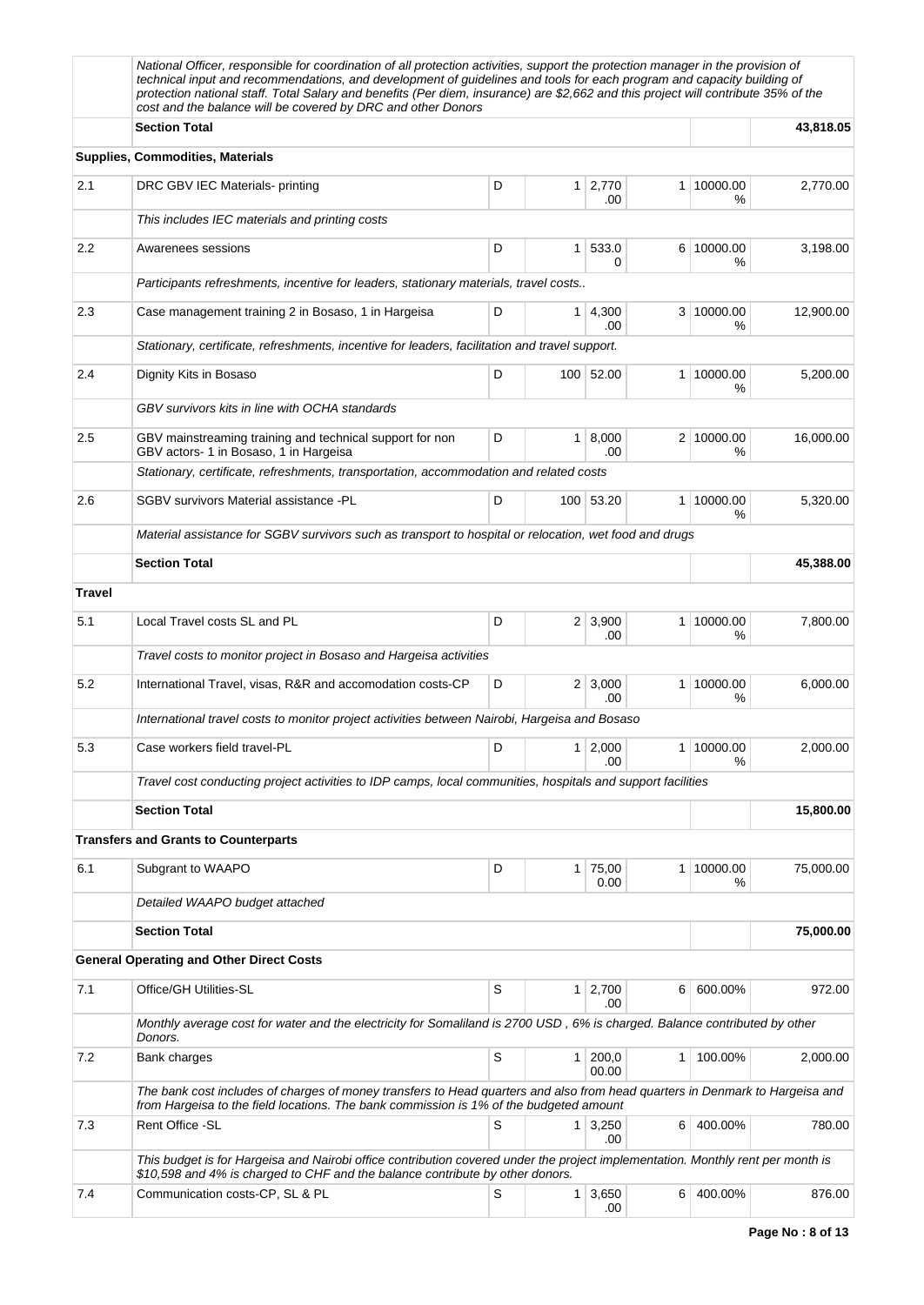|                   | This will be contribution of internet, scratch cards and post paid call charges. The total cost per month is \$3,650.4% of this cost<br>is charged to CHF. Remaining Balance will be covered by DRC and Other Donors.         |   |                |                              |   |                 |            |
|-------------------|-------------------------------------------------------------------------------------------------------------------------------------------------------------------------------------------------------------------------------|---|----------------|------------------------------|---|-----------------|------------|
| 7.5               | Office/GH utilities- PL                                                                                                                                                                                                       | S |                | $1 \overline{)2,200}$<br>.00 | 6 | 1286.00<br>$\%$ | 1,697.52   |
|                   | This will be contribution of Office utilities and generator fuel and maintenance costs. The total cost per month is \$2,200, 8% of<br>this cost is charged to CHF. Remaining Balance will be covered by DRC and Other Donors. |   |                |                              |   |                 |            |
| 7.6               | Stationary/consumables-SL                                                                                                                                                                                                     | S | 1 <sup>1</sup> | 222.9<br>$\Omega$            | 6 | 780.00%         | 104.32     |
|                   | This includes the routine office supplies requirements, stat, ionaries etc. the expense is cost shared among donors. 8% is<br>budgeted to CHF. Balance charged to other donors.                                               |   |                |                              |   |                 |            |
| 7.7               | Stationary/consumables-PL                                                                                                                                                                                                     | S | 1 <sup>1</sup> | 800.0<br>0                   | 6 | 1000.00<br>%    | 480.00     |
|                   | This includes the routine office supplies requirements, stationaries etc. the expense is cost shared among donors. 10% is<br>budgeted to CHF. Balance charged to other donors.                                                |   |                |                              |   |                 |            |
|                   | <b>Section Total</b>                                                                                                                                                                                                          |   |                |                              |   |                 | 6,909.84   |
| <b>SubTotal</b>   |                                                                                                                                                                                                                               |   | 231.00         |                              |   |                 | 186,915.89 |
| <b>Direct</b>     |                                                                                                                                                                                                                               |   |                |                              |   |                 | 158,508.00 |
| Support           |                                                                                                                                                                                                                               |   |                |                              |   |                 | 28,407.89  |
| <b>PSC Cost</b>   |                                                                                                                                                                                                                               |   |                |                              |   |                 |            |
|                   | <b>PSC Cost Percent</b>                                                                                                                                                                                                       |   |                |                              |   |                 | 7%         |
| <b>PSC Amount</b> |                                                                                                                                                                                                                               |   |                |                              |   |                 | 13,084.11  |
| <b>Total Cost</b> |                                                                                                                                                                                                                               |   |                |                              |   |                 | 200,000.00 |
|                   | <b>Grand Total CHF Cost</b>                                                                                                                                                                                                   |   |                |                              |   |                 | 200,000.00 |
|                   | <b>Project Locations</b>                                                                                                                                                                                                      |   |                |                              |   |                 |            |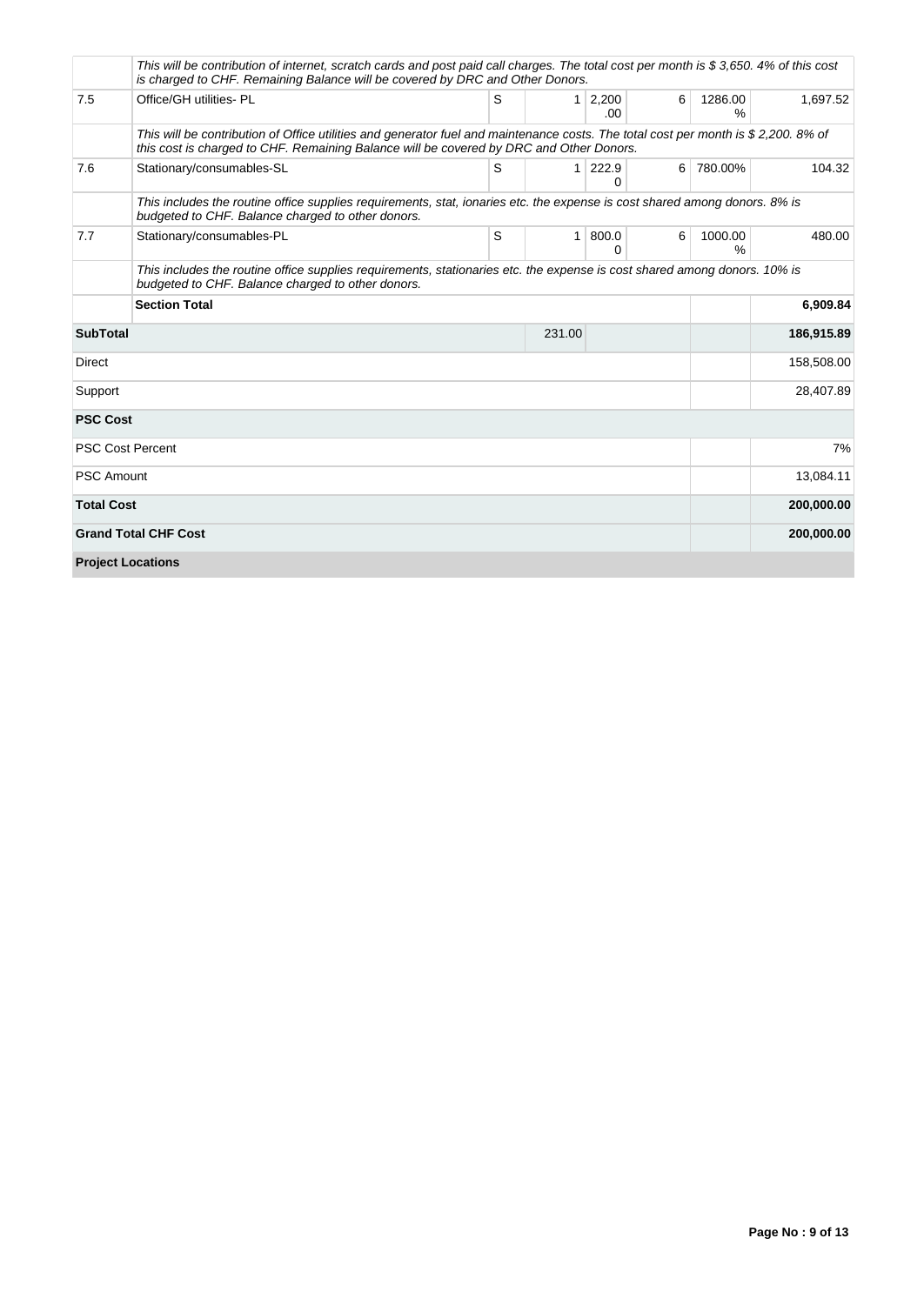| <b>Location</b> | <b>Estimated</b><br>percentage<br>of budget<br>for each<br><b>location</b> | <b>Estimated number of beneficiaries</b><br>for each location |              |             |    |               | <b>Activity Name</b>                                                                                                                                                                                                                                                                                                                                                                                                                                                                                                                                                                                                                                                                                                                                                                                                                                                                                                                                                                                                                                                                                                                                                                                                                                                                                                                                                                                                                                                                                                                                                                                                                                                                                                                                                                                                                                                                                                                                                                                                                                                                                                                                                                                                                                                                                                                                                                                                                                                                                                                                                                                                                                                                                                                                                                                                                                                                                                                                                                                                                                                                                                                                                                                                                                                                                                                                                                                                                                                                                                                                                  |
|-----------------|----------------------------------------------------------------------------|---------------------------------------------------------------|--------------|-------------|----|---------------|-----------------------------------------------------------------------------------------------------------------------------------------------------------------------------------------------------------------------------------------------------------------------------------------------------------------------------------------------------------------------------------------------------------------------------------------------------------------------------------------------------------------------------------------------------------------------------------------------------------------------------------------------------------------------------------------------------------------------------------------------------------------------------------------------------------------------------------------------------------------------------------------------------------------------------------------------------------------------------------------------------------------------------------------------------------------------------------------------------------------------------------------------------------------------------------------------------------------------------------------------------------------------------------------------------------------------------------------------------------------------------------------------------------------------------------------------------------------------------------------------------------------------------------------------------------------------------------------------------------------------------------------------------------------------------------------------------------------------------------------------------------------------------------------------------------------------------------------------------------------------------------------------------------------------------------------------------------------------------------------------------------------------------------------------------------------------------------------------------------------------------------------------------------------------------------------------------------------------------------------------------------------------------------------------------------------------------------------------------------------------------------------------------------------------------------------------------------------------------------------------------------------------------------------------------------------------------------------------------------------------------------------------------------------------------------------------------------------------------------------------------------------------------------------------------------------------------------------------------------------------------------------------------------------------------------------------------------------------------------------------------------------------------------------------------------------------------------------------------------------------------------------------------------------------------------------------------------------------------------------------------------------------------------------------------------------------------------------------------------------------------------------------------------------------------------------------------------------------------------------------------------------------------------------------------------------------|
|                 |                                                                            | Men                                                           | <b>Women</b> | <b>Boys</b> |    | Girls   Total |                                                                                                                                                                                                                                                                                                                                                                                                                                                                                                                                                                                                                                                                                                                                                                                                                                                                                                                                                                                                                                                                                                                                                                                                                                                                                                                                                                                                                                                                                                                                                                                                                                                                                                                                                                                                                                                                                                                                                                                                                                                                                                                                                                                                                                                                                                                                                                                                                                                                                                                                                                                                                                                                                                                                                                                                                                                                                                                                                                                                                                                                                                                                                                                                                                                                                                                                                                                                                                                                                                                                                                       |
| Bari -> Bossaso | 20                                                                         | 165                                                           | 240          | 35          | 50 |               | 490 Activity 1.1.1 : Provision of timely and<br>confidential GBV case management services to<br>150 GBV survivors, women, children and their<br>families (90 in Somaliland and 60 in Puntland).<br>Case management services comprehend basic<br>emotional support, life saving material, follow up,<br>safety plan, referral to foster families, medical<br>facilities and legal service providers. Case<br>management is based on individual assessment<br>specific to the different needs of women, men,<br>girls and boys. Case management services in<br>Somaliland will be provided by 4 well trained<br>GBV case workers working for WAAPO active<br>GBV/CP WG members, signatories of the<br>GBV/CP SOPs established in Somaliland. In<br>Puntland will be provided by 3 DRC case<br>workers. Three 5-day training on case<br>management and GBVIMS will be provided by<br>DRC to 60 case workers engaged in different<br>GBV sectors. (Legal, medical, security and PSS).<br>One training will be provided in Somaliland and<br>Two in Puntland. The participants will be GBV<br>case workers working for Local and International<br>NGOs already trained in Case Management by<br>UNFPA and other GBV agencies.<br>Activity 2.1.1 : The already existing community<br>based protection structures and/or networks<br>(such as: religious leaders, clan elders, police,<br>youth networks, women's groups) to take lead in<br>6 community sensitization and mobilization<br>events (3 in Somaliland and 3 in Puntland) on<br>service available and GBV related issues for 720<br>participants (60 pax each event). The events will<br>consist in participatory discussions on where to<br>access GBV service in a timely and safe manner<br>and how to reduce and prevent GBV. The<br>discussions will also include sessions on the<br>referral mechanism system agreed upon by<br>adhering to survivor centered approach to ensure<br>women and children are voluntary coming<br>forward to seek assistance. Additionally, DRC<br>will conduct 3 GBV mainstreaming trainings for 4<br>days for 60 participants (30 from Somaliland and<br>30 from Puntland-x 2 in PL) representative non-<br>GBV actors and working in different sectors.<br>DRC will use the global training curricula. The<br>topics will be focus on the GBV and vulnerabilty<br>risks of the most at risk population during<br>drought. The total beneficiaries for this activity<br>will be 720 for the awareness and 60 for the GBV<br>mainstreaming training.<br>Activity 3.1.1 : Case workers will also pay<br>attention to the immediate basic needs of the<br>survivors and those at risk. To facilitate access to<br>GBV services and to mitigate potential risks to<br>violence for survivors or those at high risk, DRC<br>through WAAPO will provide GBV survivors and<br>their families material assistance such as<br>clothes, NFIs and transportation to access health<br>clinics. In Puntland the material assistance will<br>be provided directly by DRC GBV staff. For this<br>component the following activities will be<br>conducted:<br>a. Provision of life saving material assistance to<br>150 GBV survivors such as transportation costs<br>to the health clinics for emergency cases, which<br>will be decided based on a case-by-case basis.<br>b. Each survivor will be provided with a kit to<br>meet his/her basic needs: the kit will be<br>distributed during the second or third follow up<br>visit. The distribution will conduct by the<br>caseworkers. |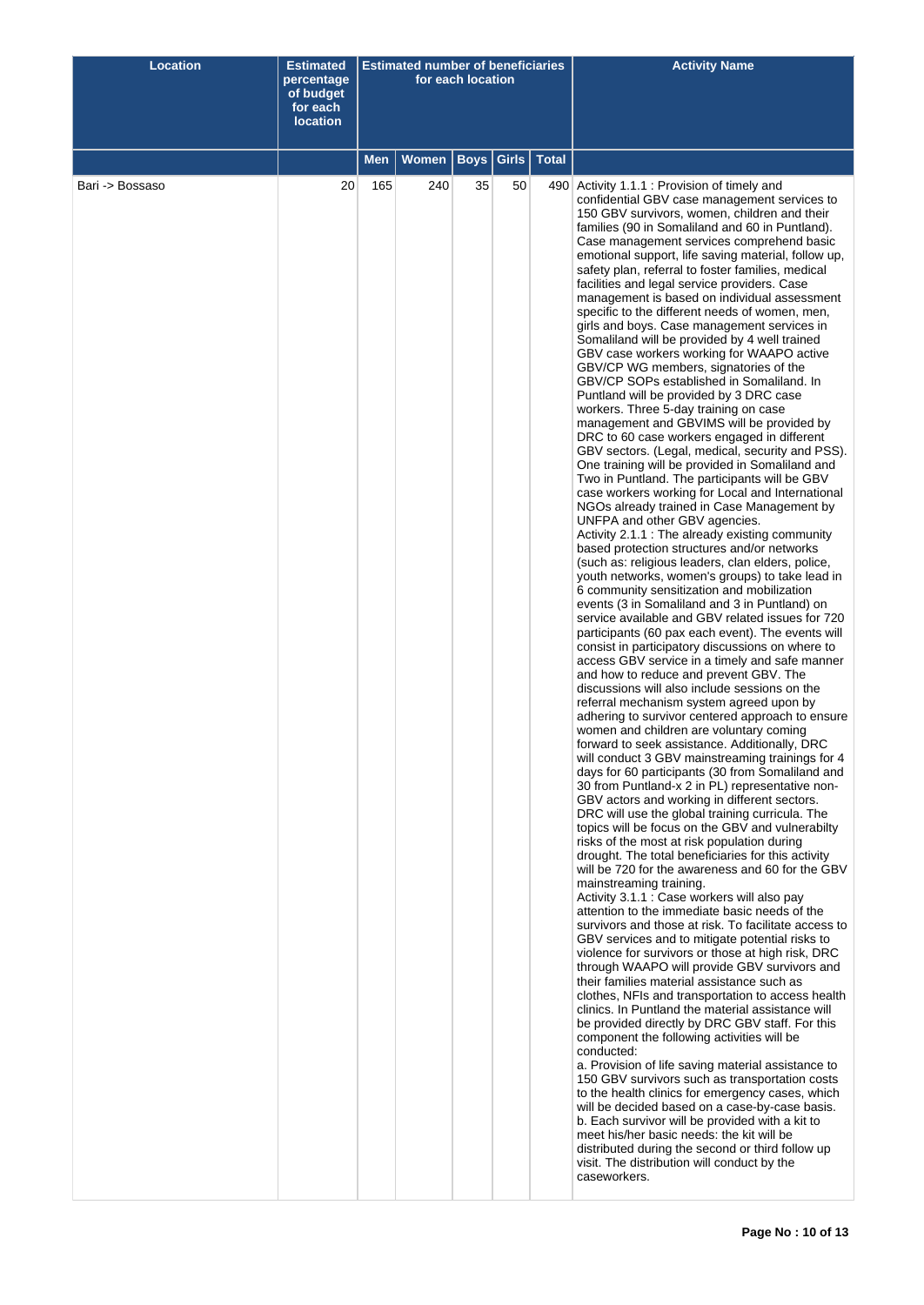| Woqooyi Galbeed -> Gebiley | 40 | 100 | 100 | 20 | 30 |  | 250 Activity 1.1.1 : Provision of timely and<br>confidential GBV case management services to<br>150 GBV survivors, women, children and their<br>families (90 in Somaliland and 60 in Puntland).<br>Case management services comprehend basic<br>emotional support, life saving material, follow up,<br>safety plan, referral to foster families, medical<br>facilities and legal service providers. Case<br>management is based on individual assessment<br>specific to the different needs of women, men,<br>girls and boys. Case management services in<br>Somaliland will be provided by 4 well trained<br>GBV case workers working for WAAPO active<br>GBV/CP WG members, signatories of the<br>GBV/CP SOPs established in Somaliland. In<br>Puntland will be provided by 3 DRC case<br>workers. Three 5-day training on case<br>management and GBVIMS will be provided by<br>DRC to 60 case workers engaged in different<br>GBV sectors. (Legal, medical, security and PSS).<br>One training will be provided in Somaliland and<br>Two in Puntland. The participants will be GBV<br>case workers working for Local and International<br>NGOs already trained in Case Management by<br>UNFPA and other GBV agencies.<br>Activity 2.1.1 : The already existing community<br>based protection structures and/or networks<br>(such as: religious leaders, clan elders, police,<br>youth networks, women's groups) to take lead in<br>6 community sensitization and mobilization<br>events (3 in Somaliland and 3 in Puntland) on<br>service available and GBV related issues for 720<br>participants (60 pax each event). The events will<br>consist in participatory discussions on where to<br>access GBV service in a timely and safe manner<br>and how to reduce and prevent GBV. The<br>discussions will also include sessions on the<br>referral mechanism system agreed upon by<br>adhering to survivor centered approach to ensure<br>women and children are voluntary coming<br>forward to seek assistance. Additionally, DRC<br>will conduct 3 GBV mainstreaming trainings for 4<br>days for 60 participants (30 from Somaliland and<br>30 from Puntland-x 2 in PL) representative non-<br>GBV actors and working in different sectors.<br>DRC will use the global training curricula. The<br>topics will be focus on the GBV and vulnerabilty<br>risks of the most at risk population during<br>drought. The total beneficiaries for this activity<br>will be 720 for the awareness and 60 for the GBV<br>mainstreaming training.<br>Activity 3.1.1 : Case workers will also pay<br>attention to the immediate basic needs of the<br>survivors and those at risk. To facilitate access to<br>GBV services and to mitigate potential risks to<br>violence for survivors or those at high risk, DRC<br>through WAAPO will provide GBV survivors and<br>their families material assistance such as<br>clothes, NFIs and transportation to access health<br>clinics. In Puntland the material assistance will<br>be provided directly by DRC GBV staff. For this<br>component the following activities will be<br>conducted:<br>a. Provision of life saving material assistance to<br>150 GBV survivors such as transportation costs<br>to the health clinics for emergency cases, which<br>will be decided based on a case-by-case basis.<br>b. Each survivor will be provided with a kit to<br>meet his/her basic needs: the kit will be<br>distributed during the second or third follow up<br>visit. The distribution will conduct by the<br>caseworkers. |
|----------------------------|----|-----|-----|----|----|--|-----------------------------------------------------------------------------------------------------------------------------------------------------------------------------------------------------------------------------------------------------------------------------------------------------------------------------------------------------------------------------------------------------------------------------------------------------------------------------------------------------------------------------------------------------------------------------------------------------------------------------------------------------------------------------------------------------------------------------------------------------------------------------------------------------------------------------------------------------------------------------------------------------------------------------------------------------------------------------------------------------------------------------------------------------------------------------------------------------------------------------------------------------------------------------------------------------------------------------------------------------------------------------------------------------------------------------------------------------------------------------------------------------------------------------------------------------------------------------------------------------------------------------------------------------------------------------------------------------------------------------------------------------------------------------------------------------------------------------------------------------------------------------------------------------------------------------------------------------------------------------------------------------------------------------------------------------------------------------------------------------------------------------------------------------------------------------------------------------------------------------------------------------------------------------------------------------------------------------------------------------------------------------------------------------------------------------------------------------------------------------------------------------------------------------------------------------------------------------------------------------------------------------------------------------------------------------------------------------------------------------------------------------------------------------------------------------------------------------------------------------------------------------------------------------------------------------------------------------------------------------------------------------------------------------------------------------------------------------------------------------------------------------------------------------------------------------------------------------------------------------------------------------------------------------------------------------------------------------------------------------------------------------------------------------------------------------------------------------------------------------------------------------------------------------------------------------------------------------------------------------------------------------------------------------------------------|
|----------------------------|----|-----|-----|----|----|--|-----------------------------------------------------------------------------------------------------------------------------------------------------------------------------------------------------------------------------------------------------------------------------------------------------------------------------------------------------------------------------------------------------------------------------------------------------------------------------------------------------------------------------------------------------------------------------------------------------------------------------------------------------------------------------------------------------------------------------------------------------------------------------------------------------------------------------------------------------------------------------------------------------------------------------------------------------------------------------------------------------------------------------------------------------------------------------------------------------------------------------------------------------------------------------------------------------------------------------------------------------------------------------------------------------------------------------------------------------------------------------------------------------------------------------------------------------------------------------------------------------------------------------------------------------------------------------------------------------------------------------------------------------------------------------------------------------------------------------------------------------------------------------------------------------------------------------------------------------------------------------------------------------------------------------------------------------------------------------------------------------------------------------------------------------------------------------------------------------------------------------------------------------------------------------------------------------------------------------------------------------------------------------------------------------------------------------------------------------------------------------------------------------------------------------------------------------------------------------------------------------------------------------------------------------------------------------------------------------------------------------------------------------------------------------------------------------------------------------------------------------------------------------------------------------------------------------------------------------------------------------------------------------------------------------------------------------------------------------------------------------------------------------------------------------------------------------------------------------------------------------------------------------------------------------------------------------------------------------------------------------------------------------------------------------------------------------------------------------------------------------------------------------------------------------------------------------------------------------------------------------------------------------------------------------------------------|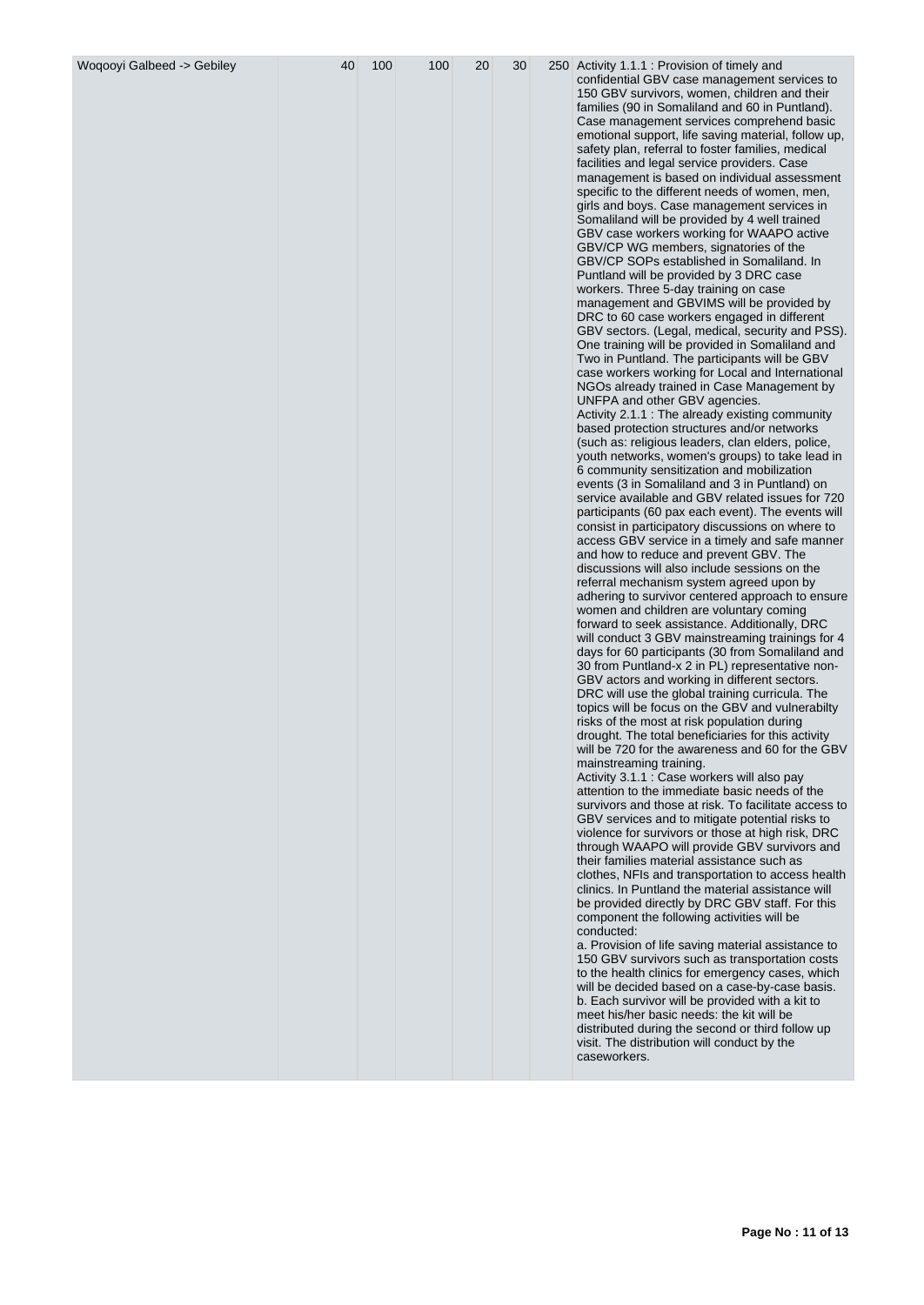| Woqooyi Galbeed -> Hargeysa | 40 | 100 | 100 | 20 | 30 | 250 Activity 1.1.1 : Provision of timely and                                                           |
|-----------------------------|----|-----|-----|----|----|--------------------------------------------------------------------------------------------------------|
|                             |    |     |     |    |    | confidential GBV case management services to<br>150 GBV survivors, women, children and their           |
|                             |    |     |     |    |    | families (90 in Somaliland and 60 in Puntland).                                                        |
|                             |    |     |     |    |    | Case management services comprehend basic                                                              |
|                             |    |     |     |    |    | emotional support, life saving material, follow up,                                                    |
|                             |    |     |     |    |    | safety plan, referral to foster families, medical<br>facilities and legal service providers. Case      |
|                             |    |     |     |    |    | management is based on individual assessment                                                           |
|                             |    |     |     |    |    | specific to the different needs of women, men,                                                         |
|                             |    |     |     |    |    | girls and boys. Case management services in                                                            |
|                             |    |     |     |    |    | Somaliland will be provided by 4 well trained                                                          |
|                             |    |     |     |    |    | GBV case workers working for WAAPO active<br>GBV/CP WG members, signatories of the                     |
|                             |    |     |     |    |    | GBV/CP SOPs established in Somaliland. In                                                              |
|                             |    |     |     |    |    | Puntland will be provided by 3 DRC case                                                                |
|                             |    |     |     |    |    | workers. Three 5-day training on case                                                                  |
|                             |    |     |     |    |    | management and GBVIMS will be provided by<br>DRC to 60 case workers engaged in different               |
|                             |    |     |     |    |    | GBV sectors. (Legal, medical, security and PSS).                                                       |
|                             |    |     |     |    |    | One training will be provided in Somaliland and                                                        |
|                             |    |     |     |    |    | Two in Puntland. The participants will be GBV                                                          |
|                             |    |     |     |    |    | case workers working for Local and International<br>NGOs already trained in Case Management by         |
|                             |    |     |     |    |    | UNFPA and other GBV agencies.                                                                          |
|                             |    |     |     |    |    | Activity 2.1.1 : The already existing community                                                        |
|                             |    |     |     |    |    | based protection structures and/or networks                                                            |
|                             |    |     |     |    |    | (such as: religious leaders, clan elders, police,<br>youth networks, women's groups) to take lead in   |
|                             |    |     |     |    |    | 6 community sensitization and mobilization                                                             |
|                             |    |     |     |    |    | events (3 in Somaliland and 3 in Puntland) on                                                          |
|                             |    |     |     |    |    | service available and GBV related issues for 720<br>participants (60 pax each event). The events will  |
|                             |    |     |     |    |    | consist in participatory discussions on where to                                                       |
|                             |    |     |     |    |    | access GBV service in a timely and safe manner                                                         |
|                             |    |     |     |    |    | and how to reduce and prevent GBV. The                                                                 |
|                             |    |     |     |    |    | discussions will also include sessions on the<br>referral mechanism system agreed upon by              |
|                             |    |     |     |    |    | adhering to survivor centered approach to ensure                                                       |
|                             |    |     |     |    |    | women and children are voluntary coming                                                                |
|                             |    |     |     |    |    | forward to seek assistance. Additionally, DRC<br>will conduct 3 GBV mainstreaming trainings for 4      |
|                             |    |     |     |    |    | days for 60 participants (30 from Somaliland and                                                       |
|                             |    |     |     |    |    | 30 from Puntland-x 2 in PL) representative non-                                                        |
|                             |    |     |     |    |    | GBV actors and working in different sectors.                                                           |
|                             |    |     |     |    |    | DRC will use the global training curricula. The<br>topics will be focus on the GBV and vulnerabilty    |
|                             |    |     |     |    |    | risks of the most at risk population during                                                            |
|                             |    |     |     |    |    | drought. The total beneficiaries for this activity                                                     |
|                             |    |     |     |    |    | will be 720 for the awareness and 60 for the GBV<br>mainstreaming training.                            |
|                             |    |     |     |    |    | Activity 3.1.1 : Case workers will also pay                                                            |
|                             |    |     |     |    |    | attention to the immediate basic needs of the                                                          |
|                             |    |     |     |    |    | survivors and those at risk. To facilitate access to                                                   |
|                             |    |     |     |    |    | GBV services and to mitigate potential risks to<br>violence for survivors or those at high risk, DRC   |
|                             |    |     |     |    |    | through WAAPO will provide GBV survivors and                                                           |
|                             |    |     |     |    |    | their families material assistance such as                                                             |
|                             |    |     |     |    |    | clothes, NFIs and transportation to access health<br>clinics. In Puntland the material assistance will |
|                             |    |     |     |    |    | be provided directly by DRC GBV staff. For this                                                        |
|                             |    |     |     |    |    | component the following activities will be                                                             |
|                             |    |     |     |    |    | conducted:                                                                                             |
|                             |    |     |     |    |    | a. Provision of life saving material assistance to<br>150 GBV survivors such as transportation costs   |
|                             |    |     |     |    |    | to the health clinics for emergency cases, which                                                       |
|                             |    |     |     |    |    | will be decided based on a case-by-case basis.                                                         |
|                             |    |     |     |    |    | b. Each survivor will be provided with a kit to                                                        |
|                             |    |     |     |    |    | meet his/her basic needs: the kit will be<br>distributed during the second or third follow up          |
|                             |    |     |     |    |    | visit. The distribution will conduct by the                                                            |
|                             |    |     |     |    |    | caseworkers.                                                                                           |
|                             |    |     |     |    |    |                                                                                                        |

**Documents**

| <b>Category Name</b>    | Document Description               |
|-------------------------|------------------------------------|
| <b>Budget Documents</b> | <b>Budget Proposal -WAAPO.xlsx</b> |
| <b>Budget Documents</b> | Budget Proposal -WAAPO.xlsx        |